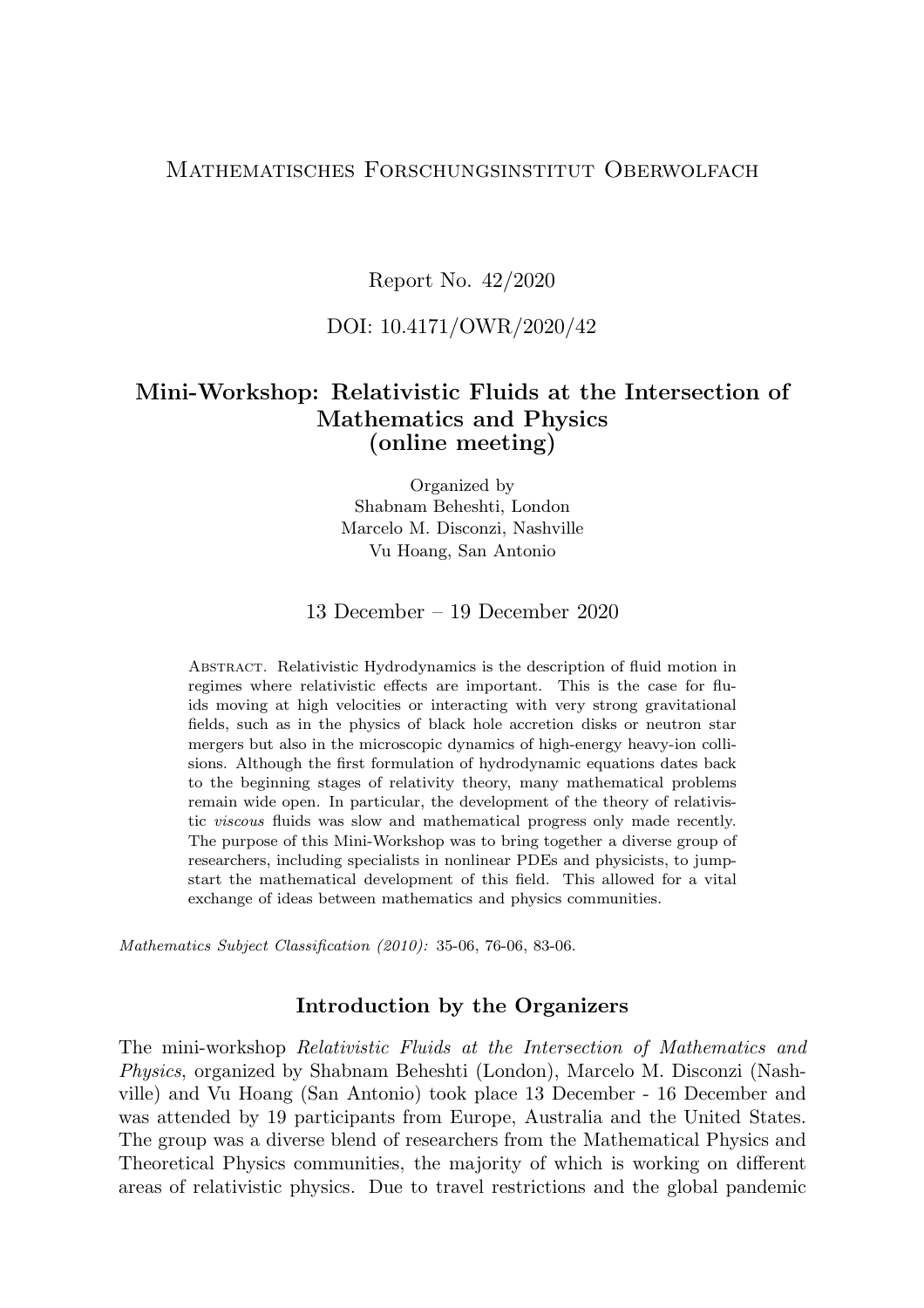situation, the mini-workshop took place in an online form. In order to emphasize interaction among its participants, the speakers agreed to giving 45 minute talks, so that discussion could take place after the talks.

The talks on the first day considered various models for relativistic plasmas, with Oliver Rinne opening the meeting by speaking about the Einstein-Vlasov system. This was followed by Michael Kiessling introducing the audience to the problem of deriving the kinetic description of plasmas from a microscopic model of particle motion. The final talk of the day was given by Michael Strickland, who gave an introduction to the physics of the quark-gluon plasma.

The second day of the meeting started with a talk by Juan Valiente Kroon, who discussed the stability of perturbations of cosmological solutions via conformal methods. This was followed by an hour of free remarks and discussions. The second day was concluded with A. Shadi Tahvildar-Zadeh's talk where he addressed a broad range of questions concerning the propagation of singularities in theories involving gravitational and other fields.

The focus on the third day was fluid models, with talks by Todd Oliynyk, Luciano Rezzolla and Jorge Noronha. Todd Oliynyk presented the state-of-theart theory of relativistic liquid bodies, Luciano Rezzolla introduced the audience to cutting-edge applications of relativistic fluids to astrophysical problems, especially involving strong gravitational fields. Finally, Jorge Noronha discussed a novel theory of first-order viscous relativistic hydrodynamics.

On its fourth day, the meeting continued with Annegret Burtscher, Matthias Hanauske and Jeremie Joudioux. Annegret Burtscher addressed the question of singularity formation of a spherically symmetric Einstein-Euler system, whereas Matthias Hanauske gave an overview about the properties of hypermassive stars containing different phases of neutron and quark matter. Jérémie Joudioux gave an overview and open problem talk introducing the challenging problem of stability of steady states in relativistic kinetic theory.

On the final day of the workshop, talks were given by Susanne Reffert, who discussed large charge expansion in relativistic effective field theory and Michael Hott, who gave an overview talk about the derivation of mean field equations from an underlying many-particle quantum theory. In between the two talks, free discussions took place.

Many of the talks were followed by lively and stimulating discussion. A detailed description of all such discussions is beyond the scope of this report. But in order to provide an illustration of the depth and quality of the discussions, we highlight here three questions that generated significant interaction:

- How broad is the class of matter models for which the conformal method for the stability of cosmological solutions can be applied (Juan Valiente Kroon)?
- Is there a fully relativistic, well-posed theory of fluid bodies containing several phases of matter that includes effects of surface tension between the different phases (Luciano Rezzolla and Matthias Hanauske)?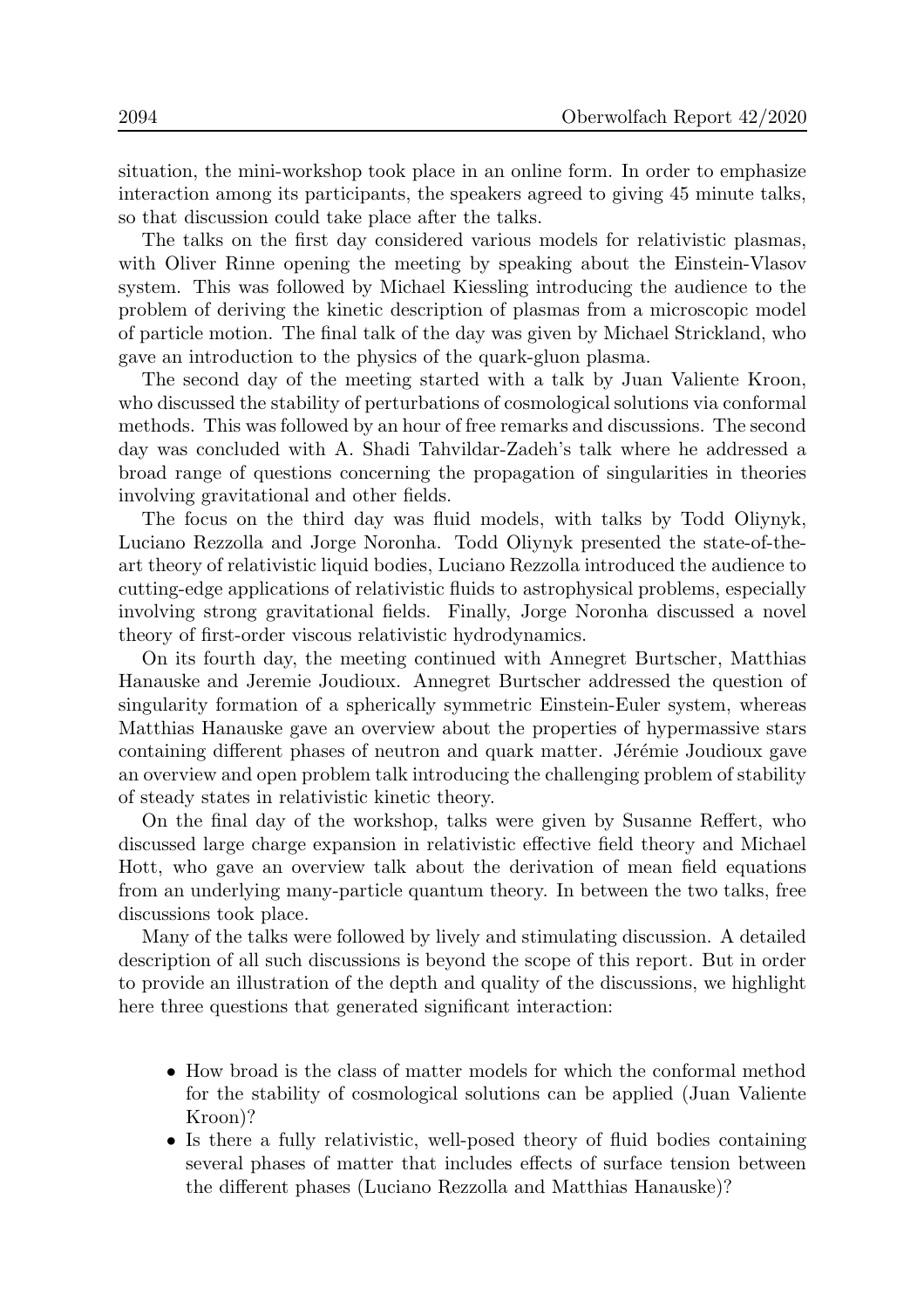• Why are there regimes of the quark-gluon plasma where one would expect hydrodynamics to fail, due to a low number of particles, still very well described by the relativistic fluid equations (Michael Strickland)?

The workshop was thus successful in providing a platform for exchanging ideas between the theoretical physics and mathematics communities and to inspire future collaborations.

The organizers invited all participants to respond to a brief anonymous survey about the workshop, consisting of the following questions: Q1: Please rate the overall quality of the workshop. Q2: Please rate your satisfaction with the level of the math-physics interaction in the workshop. Q3: If we organize a similar workshop in the future, would you be interest in attending it? In addition, the respondents could enter general comments about the workshop. In total, ten participants answered the survey, and their responses are summarized below.

Q1: Please rate the overall quality of the workshop.

| Number of responses |
|---------------------|
| R                   |
|                     |
|                     |
|                     |
|                     |
|                     |

Q2: Please rate your satisfaction with the level of the math-physics interaction in the workshop.

|           | Possible answer   Number of responses |
|-----------|---------------------------------------|
| Excellent |                                       |
| Very good | 9                                     |
| Good      | 3                                     |
| Fair      |                                       |
| Poor      |                                       |

Q3: If we organize a similar workshop in the future, would you be interest in attending it?

|     | Possible answer   Number of responses |
|-----|---------------------------------------|
| Yes | 10                                    |
| Nο  |                                       |

In additions, respondents provided the following comments:

I may be good to have one or more moderated panel discussions in addition to the talks

Online workshops are not the optimal solution but I was surprised of how engaging this one was.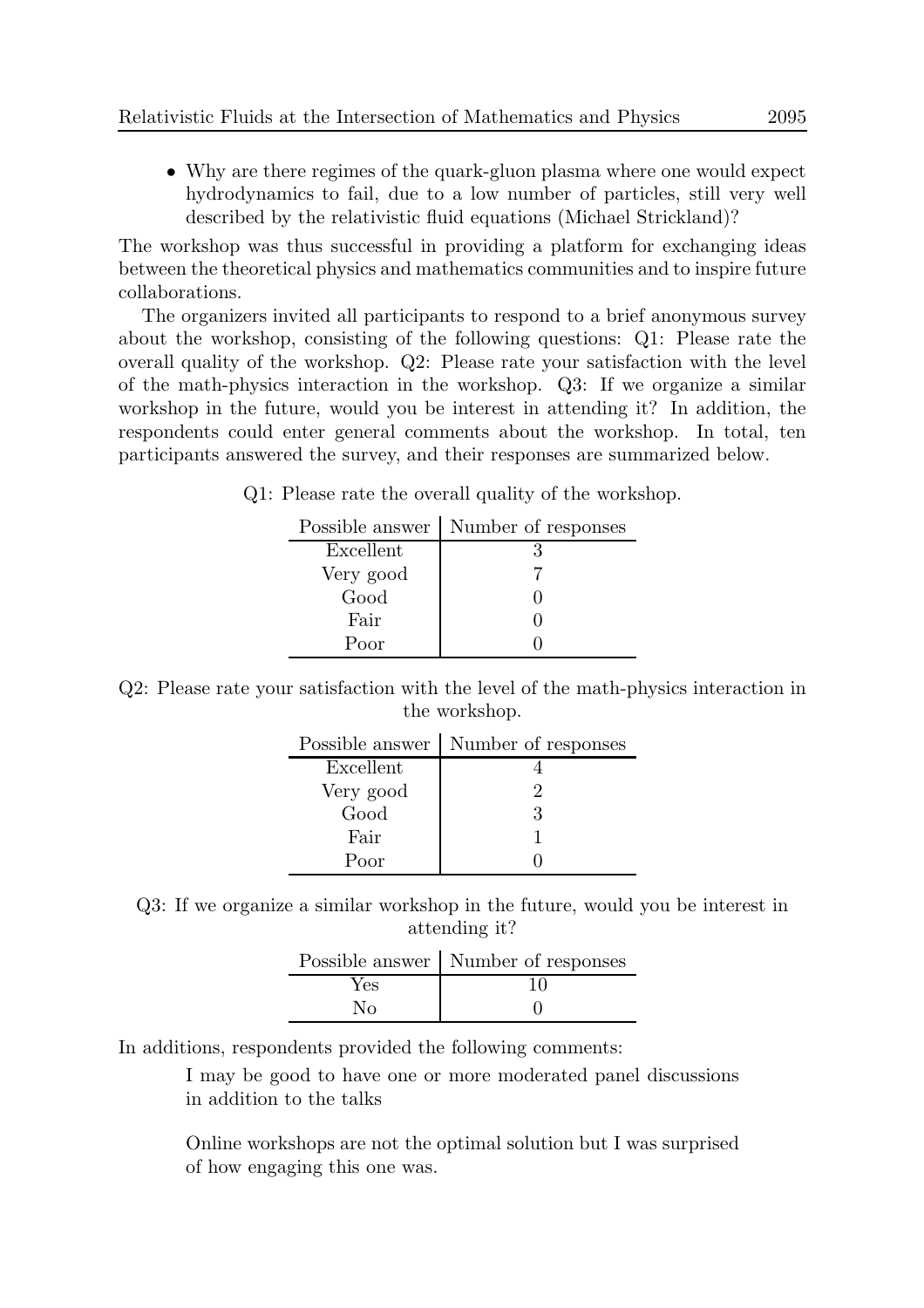I liked the broad range of topics. In view of this maybe some of the talks should have been a little more introductory in order to be able to follow topics that are quite remote from one's own. Another idea would be dedicated discussion sessions on specific topics.

In-person would obviously work much better for such a workshop but under the circumstances it was fine.

Encouraging more socializing, even over Zoom would be great.

A more concrete common theme would help to align talks and discussions more (including introductory talks to bridge the gap between math and physics); sometimes motivations in physics talks did not come across enough for me (probably because I haven't heard these things before)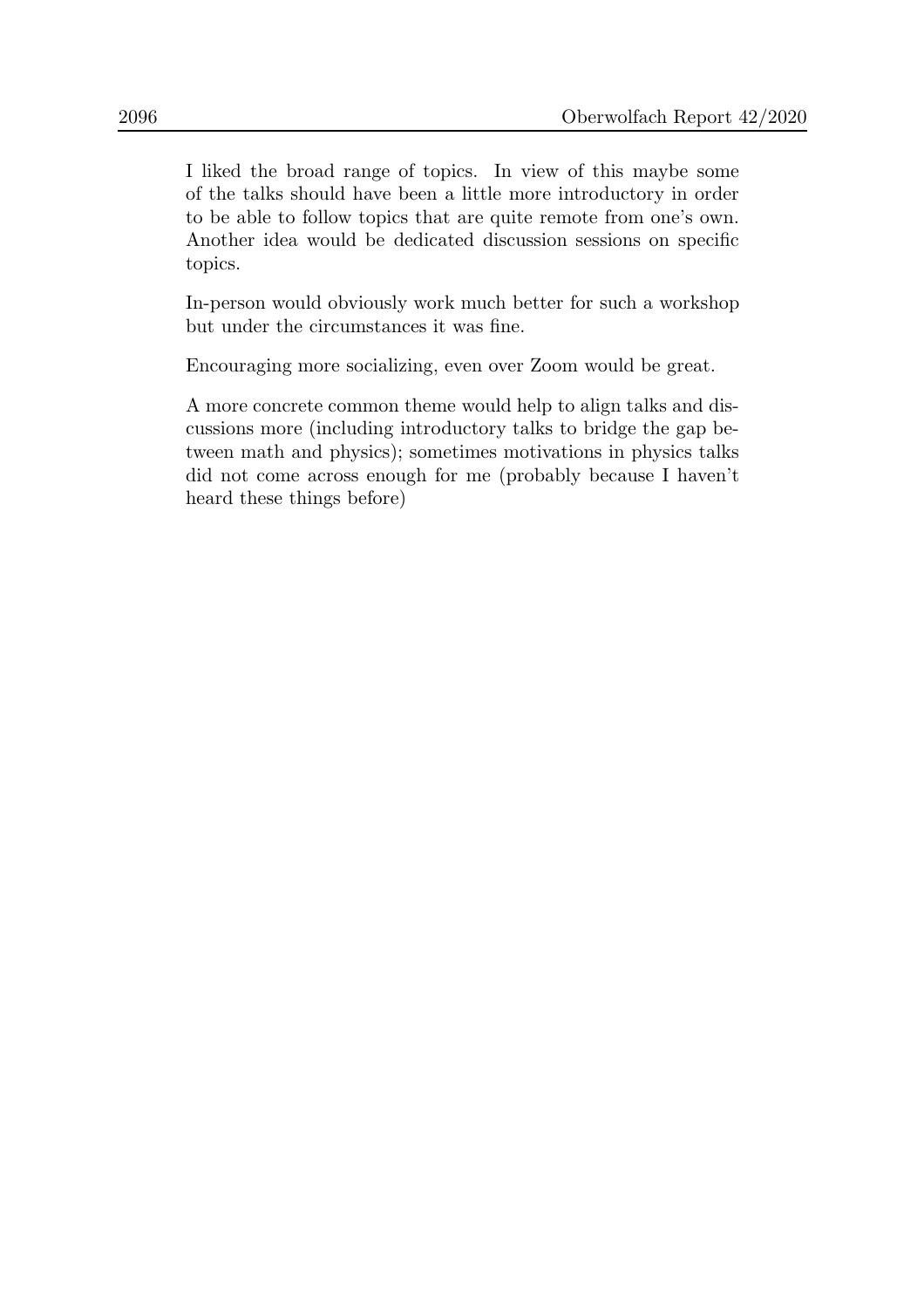# Mini-Workshop (online meeting): Relativistic Fluids at the Intersection of Mathematics and Physics

# Table of Contents

| Oliver Rinne (joint with Ellery Ames and Håkan Andréasson)<br>Numerical evolution of the axisymmetric Einstein-Vlasov system $\ldots \ldots 2099$                                 |
|-----------------------------------------------------------------------------------------------------------------------------------------------------------------------------------|
| Michael K.-H. Kiessling<br>Microscopic foundations of relativistic kinetic plasma theory 2099                                                                                     |
| Michael Strickland<br>Relativistic hydrodynamics in the quark-gluon plasma $\ldots \ldots \ldots \ldots \ldots 2100$                                                              |
| Juan A. Valiente Kroon<br>Conformal methods for the Einstein-Euler and Einstein-Vlasov systems 2101                                                                               |
| Shadi Tahvildar-Zadeh (joint with Michael Kiessling, Matthias Lienert,<br>Annegret Burtscher, et al.)<br>Classical and Quantum Laws of Motion for Singularities of Spacetime 2101 |
| Todd Oliynyk<br>Dynamical relativistic liquid bodies: local-in-time existence and                                                                                                 |
| Luciano Rezzolla<br>Relativistic hydrodynamics in strong gravitational fields 2103                                                                                                |
| Jorge Noronha<br>Deconstructing General-Relativistic Viscous Fluid Dynamics 2103                                                                                                  |
| Annegret Burtscher<br>Singularity formation for perfect fluids with linear equation of state $\dots$ 2104                                                                         |
| Matthias Hanauske<br>Properties of hypermassive hybrid stars from binary compact star mergers 2106                                                                                |
| Jérémie Joudioux<br>Stability of steady states in kinetic theory - Overview and selected results 2107                                                                             |
| Susanne Reffert<br>The large charge expansion for relativistic and non-relativistic models $\ldots$ 2110                                                                          |
| Michael Hott<br>Derivation of Mean-Field equations from many-body $QM$ 2110                                                                                                       |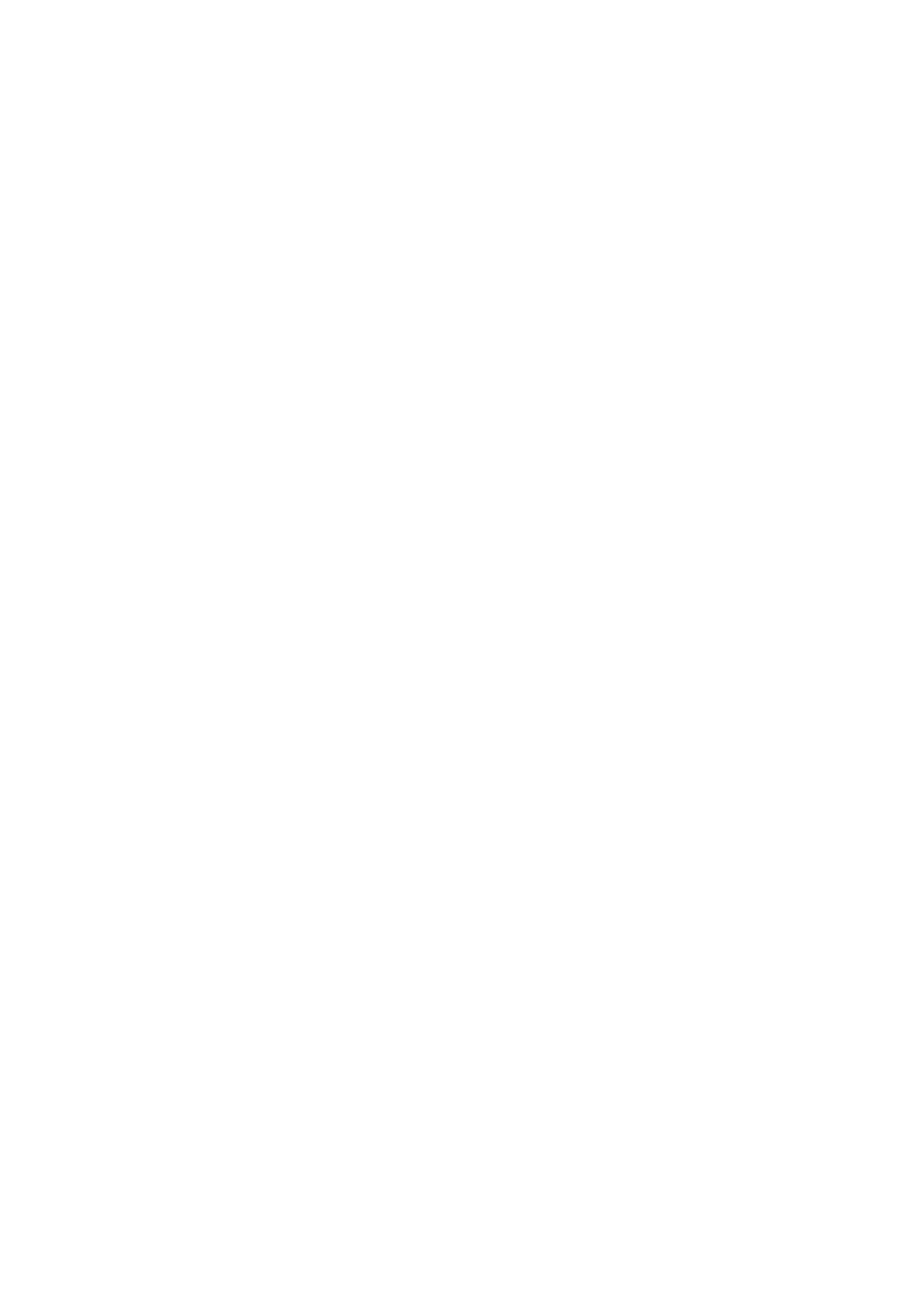## Abstracts

## Numerical evolution of the axisymmetric Einstein-Vlasov system Oliver Rinne

 $(joint work with Ellery Ames and Håkan Andréasson)$ 

Numerical simulations of collisionless matter are challenging due to the number of phase-space dimensions. In order to alleviate this problem, we perform an axisymmetric reduction of the Einstein-Vlasov equations based on the  $(2+1)+1$ formalism, including rotation [1]. The numerical implementation is based on a constrained (mixed hyperbolic-elliptic) evolution scheme. The collisionless matter is treated using a particle-in-cell method. We tune smooth one-parameter families of initial data to the threshold of black hole formation and observe type I critical behaviour, in particular power-law scaling of the lifetime of the near-critical solution. The qualitative behaviour close to the critical point is found to depend on the sign of the binding energy: in the case of positive binding energy, marginally supercritical evolutions perform a series of damped oscillations before forming a black hole, whereas in the case of negative binding energy they collapse immediately after the initial expansion phase. Further problems we intend to investigate using our code are the stability (under time evolution) of stationary rotating axisymmetric solutions [2] and a re-assessment of cosmic censorship in gravitational collapse [3].

### **REFERENCES**

- [1] E. Ames, H. Andréasson and O. Rinne, *Dynamics of gravitational collapse in the axisym*metric Einstein-Vlasov system, arXiv:2010.15771 (2020).
- [2] E. Ames, H. Andréasson and A. Logg, On axisymmetric and stationary solutions of the self-gravitating Vlasov system, Class. Quantum Grav. 33 (2016), 155008.
- [3] S. L. Shapiro and S. A. Teukolsky, Formation of naked singularities: The violation of cosmic censorship, Phys. Rev. Lett. 66 (1991), 994–997.

# Microscopic foundations of relativistic kinetic plasma theory Michael K.-H. Kiessling

It is argued that the relativistic Vlasov–Maxwell equations of the kinetic theory of plasma approximately describe a relativistic system of N charged point particles interacting with the electromagnetic Maxwell fields in a Bopp–Landé–Thomas– Podolsky (BLTP) vacuum, provided the microscopic dynamics lasts long enough. The purpose of this talk is not to supply an entirely rigorous vindication, but to lay down a conceptual road map for the microscopic foundations of the kinetic theory of special-relativistic plasma, and to emphasize that a rigorous derivation seems feasible. Rather than working with a BBGKY-type hierarchy of  $n$ -point marginal probability measures, the approach proposed in this paper works with the distributional PDE of the actual empirical 1-point measure, which involves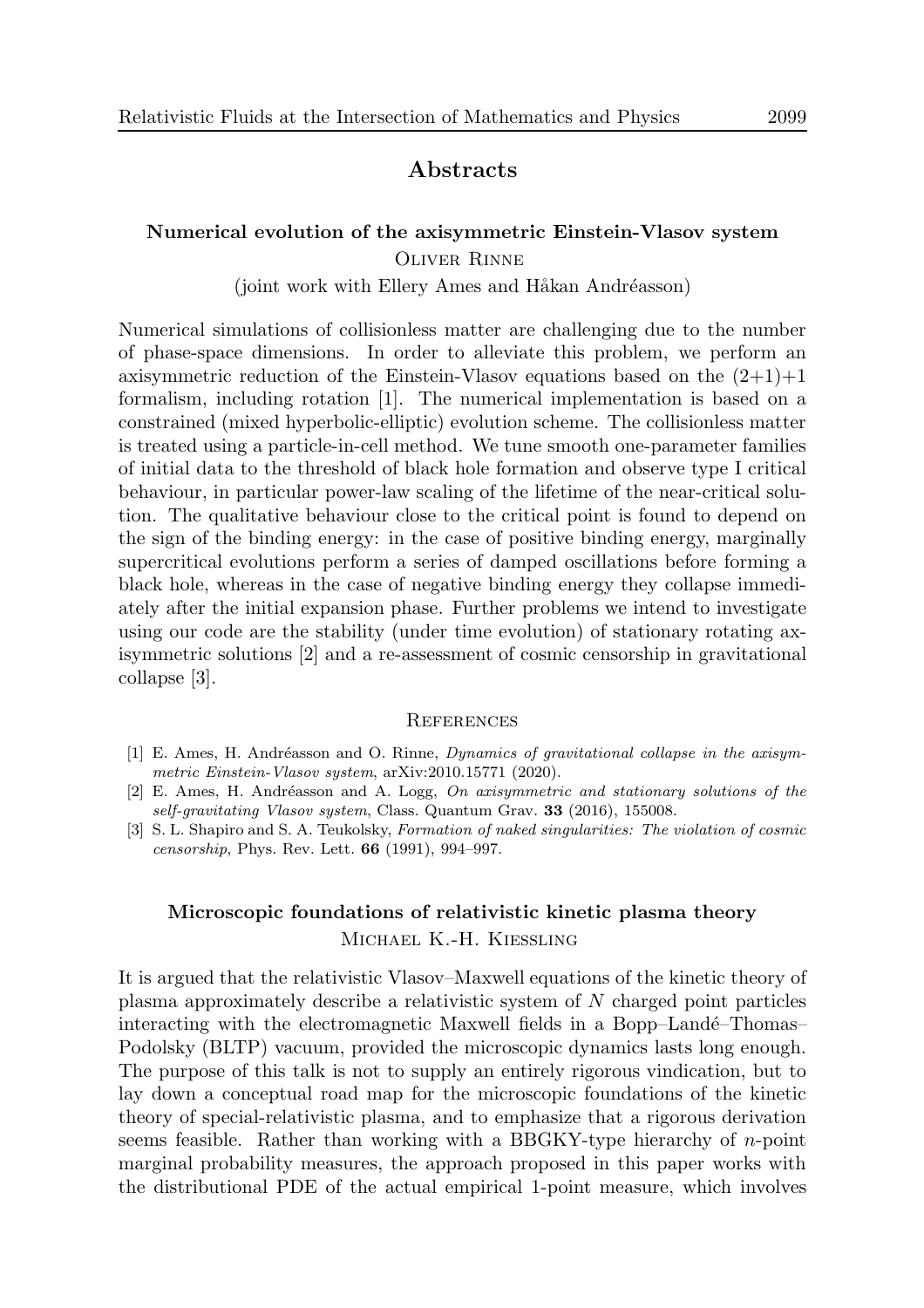the actual empirical 2-point measure in a convolution term. The approximation of the empirical 1-point measure by a continuum density, and of the empirical 2 point measure by a (tensor) product of this continuum density with itself, yields a finite-N Vlasov-like set of kinetic equations which includes radiation-reaction and nontrivial finite- $N$  corrections to the Vlasov–Maxwell–BLTP model. The finite-N corrections formally vanish in a mathematical scaling limit  $N \to \infty$  in which charges  $\propto 1/\sqrt{N}$ . The radiation-reaction term vanishes in this limit, too. The subsequent formal limit sending Bopp's parameter  $\varkappa \to \infty$  yields the Vlasov– Maxwell model.

#### **ACKNOWLEDGEMENT**

The results reported in this talk have been obtained in various collaborations, with A. Shadi Tahvildar-Zadeh, Yves Elskens, and Holly Carley. Thanks are extended to all these; also to the organizers of this exciting workshop: Shabnam Beheshti, Marcelo Disconzi, Vu Hoang; and to the helpful staff at MFO.

#### **REFERENCES**

- [CK] Carley, H. K., and Kiessling, M. K.-H., A study of the radiation-reaction on a point charge which moves along a constant applied electric field in an electromagnetic Bopp–  $Landé-Thomas-Podolsky vacuum$ , in preparation (2021).
- [EK] Elskens, Y., and Kiessling, M. K-H., Microscopic foundations of kinetic plasma theory: The relativistic Vlasov–Maxwell equations and their radiation-reaction-corrected generalization, J. Stat. Phys. 180:749–772 (2020).
- [K] Kiessling, M.K.-H., Force on a point charge source of the classical electromagnetic field, Phys. Rev. D 100, 065012(19) (2019); Errata, Phys. Rev. D 101:109901(E) (2020).
- [KTZ] Kiessling, M.K.-H., and Tahvildar-Zadeh, A. S., Bopp-Landé-Thomas-Podolsky electrodynamics as initial value problem, in preparation (2021).

# Relativistic hydrodynamics in the quark-gluon plasma MICHAEL STRICKLAND

In the first part of my talk, I will review the application of relativistic hydrodynamics to the physics of the quark-gluon plasma created in ultrarelativistic heavy-ion collisions. I will present some of the phenomenological successes of hydrodynamical modeling and then turn to the challenges that must be faced going forward. In the second part of my talk, I will address the question of how is it possible for dissipative hydrodynamics to be applicable on such a short time scale. In the highest energy heavy-ion collisions, it is estimated that this time scale is on the order of 10<sup>−</sup>24 seconds after the nuclei pass through one another. I will discuss our current understanding of this astonishing finding in the context of non-equilibrium dynamical attractors in relativistic kinetic theory and dissipative hydrodynamical models.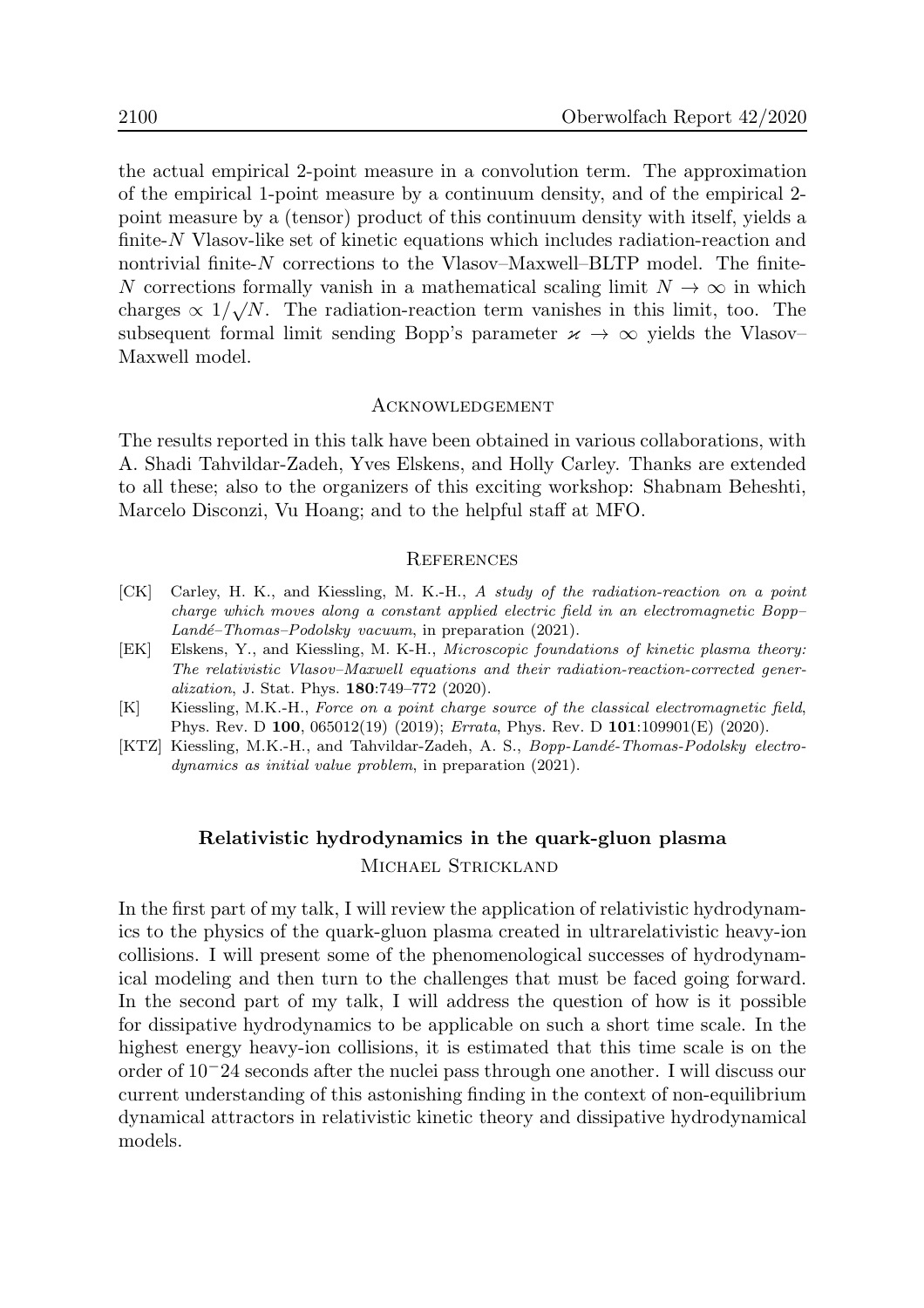# Conformal methods for the Einstein-Euler and Einstein-Vlasov systems

Juan A. Valiente Kroon

In this talk I discuss how methods based on Friedrich's conformal Einstein field equations can be used to obtain stability results for the de Sitter spacetime in the case that the matter content is given by: (i) a perfect fluid with the equation of state of radiation [1]; (ii) a Vlasov model consisting of massless particles [2]; (iii) a collection of self-gravitating dust balls in an expanding Universe with positive Cosmological constant [3]. In all three cases the energy-momentum tensor is tracefree and, thus, the matter equations have good conformal transformation properties. The conformal approach advocated in this talk has the advantage of rendering global existence and stability results which require only of general properties of symmetric hyperbolic systems —in particular, Cauchy stability. A key limitation at the moment is that this approach is restricted to matter models with a tracefree energy-momentum tensor (so that the energy-momentum equation is conformally invariant). However, the analysis of the Einstein-dust system on which the analysis of self-gravitating dust balls is based gives the tantalising hope that these methods can be extended to more general classes of matter.

Details on the use of conformal methods in General Relativity can be found in the monograph [4].

#### **REFERENCES**

- $[1]$  C. Lübbe & J.A. Valiente Kroon, A conformal approach for the analysis of the non-linear stability of pure radiation cosmologies, Ann. Phys. 328, 1 (2013).
- [2] J. Joudioux, M. Thaller & J.A. Valiente Kroon, The conformal Einstein field equations with massless Vlasov matter, In arXiv arXiv:1906.10777[gr-qc]. To appear in Ann. Inst. Fourier.
- [3] S. Beheshti, M. Normann & J.A. Valiente Kroon, Self-gravitating dust balls in an expanding universe. In preparation.
- [4] J.A. Valiente Kroon, Conformal Methods in General Relativity . Monographs in Mathematical Physics. Cambridge University Press (2016).

# Classical and Quantum Laws of Motion for Singularities of Spacetime Shadi Tahvildar-Zadeh

(joint work with Michael Kiessling, Matthias Lienert, Annegret Burtscher, et al.)

In this talk I report on recent developments towards a relativistic quantum-mechanical theory of motion for a fixed, finite number of electrons, photons, and their anti-particles. I will briefly explain the necessary conditions under which worldlines of charged particles can be identified with time-like singularities of spacetime and/or classical fields permeating the spacetime, and show examples of classical as well as quantum theories of motion for them when these conditions are satisfied. I will then show how one can define a quantum-mechanical wave function for a single photon, and use that to obtain a Lorenz-covariant system of multi-time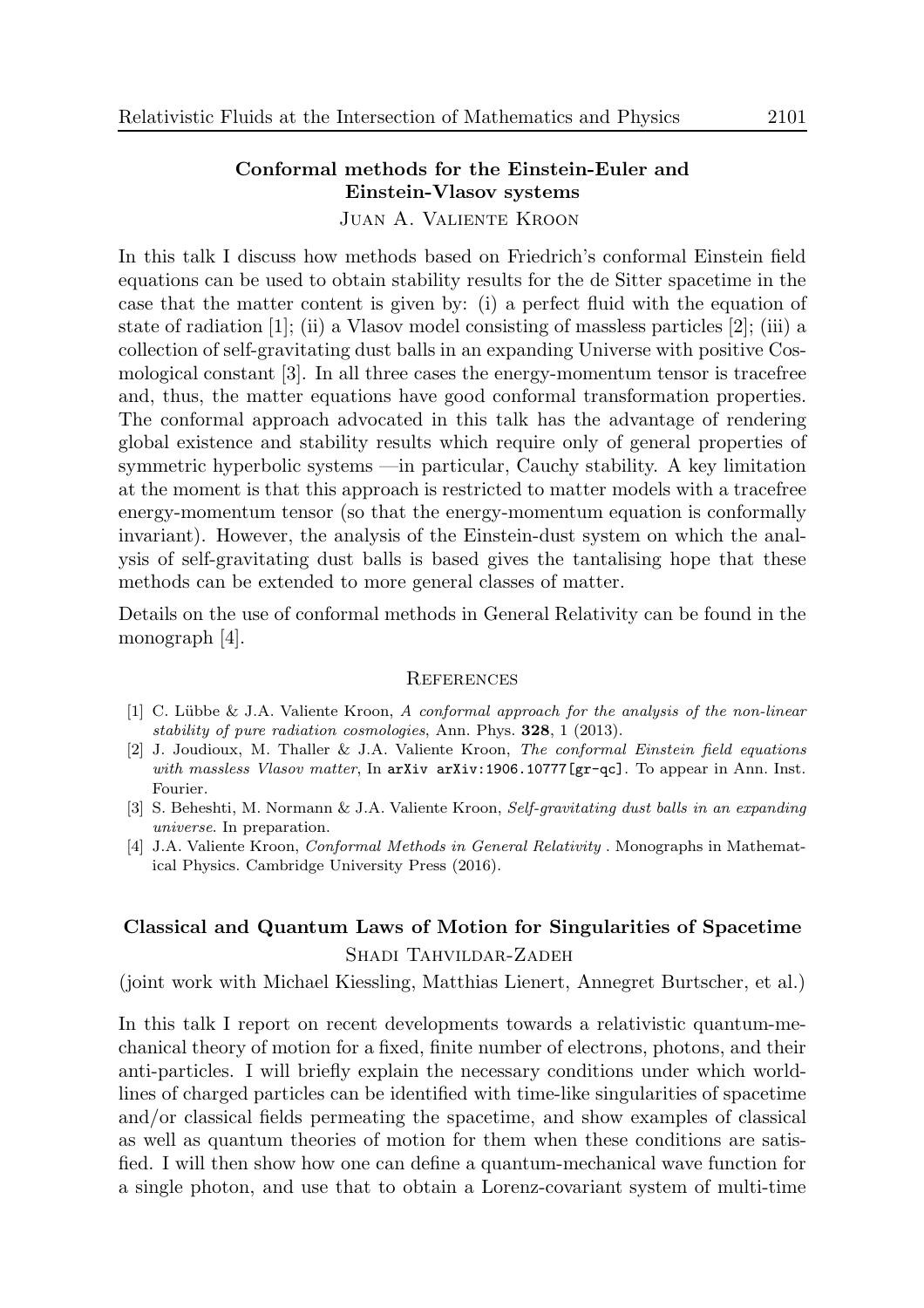wave equations for an interacting two-body system in one space dimension, comprised of one electron and one photon. I will demonstrate that the corresponding initial-boundary-value problem is well-posed, and that both electron and photon trajectories exist globally for typical initial particle positions. I will conclude by presenting preliminary results of numerical experiments that illustrate Compton scattering in this context. This talk is a summary of joint work with Michael Kiessling, Matthias Lienert, Annegret Burtscher, and others.

#### **REFERENCES**

- [1] A. Burtscher, M. Kiessling, & A. S. Tahvildar-Zadeh, "Weak second Bianchi identity for spacetimes with time-like singularities," (in preparation.)
- [2] M. Kiessling, M. Lienert, & A. S. Tahvildar-Zadeh, "A Lorentz-Covariant Interacting Photon-Electron System in One Space Dimension," Lett. Math. Phys. 110 3153–3195 (2020) [arXiv:1906.03632].
- [3] M. Kiessling & A. S. Tahvildar-Zadeh, "The Dirac point electron in zero-gravity Kerr– Newman spacetime," Journal of Mathematical Physics 56 042303 (2015) [arXiv:1410.0419].
- [4] M. Kiessling & A. S. Tahvildar-Zadeh, "A novel quantum-mechanical interpretation of the Dirac equation," Journal of Physics A 49 135301 (2016) [arXiv:1411.2296].
- [5] M. Kiessling & A. S. Tahvildar-Zadeh, "On the Quantum Mechanics of a Single Photon," Jour. Math Phys. 59, 112302 (2018).[arXiv:1801.00268]
- [6] A. S. Tahvildar-Zadeh, "On a zero-gravity limit of Kerr–Newman spacetimes and their electromagnetic fields," Journal of Mathematical Physics. 56 042501 (2015) [arXiv:1410.0416].

## Dynamical relativistic liquid bodies: local-in-time existence and uniqueness

#### TODD OLIYNYK

In this talk, I will discuss a new approach to establishing the well-posedness of the relativistic Euler equations for liquid bodies in vacuum. During the talk, I will focus on giving an overview of the main ideas and I will try to keep the talk as non-technical as possible. The complete well-posedness proof and all of the technical details can be found in the article [1]. It is also worth noting that related ideas for establishing a prioi estimates are given in [2].

The new approach is based on a wave formulation of the relativistic Euler equations that consists of a system of non-linear wave equations in divergence form together with a combination of acoustic and Dirichlet boundary conditions. The equations and boundary conditions of the wave formulation differs from the standard one by terms proportional to certain constraints, and one of the main technical problems to overcome is to show that these constraints propagate, which is necessary to ensure that solutions of the wave formulation determine solutions to the Euler equations with vacuum boundary conditions. During the talk, I will describe the derivation of the wave equation and boundary conditions, the origin of the constraints, and how one shows that the constraints propagate. Time permitting, I will also discuss how energy estimates can be obtained from this new formulation paying particular attention to the role of the acoustic boundary conditions.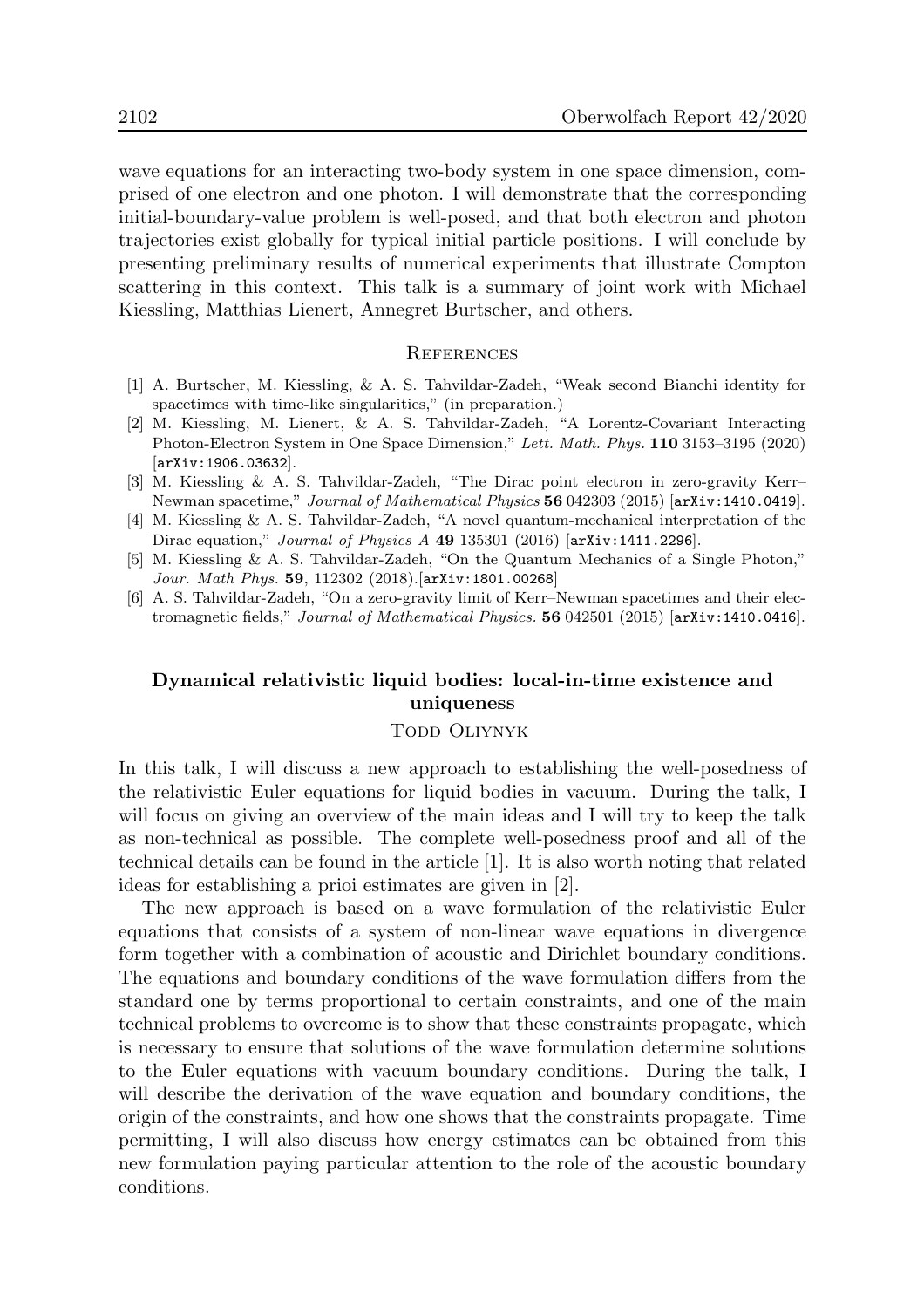[1] T.A. Oliynyk, Dynamical relativistic liquid bodies, preprint [arXiv:1907.08192].

[2] T.A. Oliynyk, A priori estimates relativistic liquid bodies, Bull. Sci. Math. 141 (2017), 105–222.

# Relativistic hydrodynamics in strong gravitational fields

### Luciano Rezzolla

Relativistic hydrodynamics is an incredibly successful approach to study a large variety of problems that range from relativistic collisions of heavy ions to the inspiral and merger of neutron stars. I have reviewed the basic mathematical and numerical frameworks for the solution of the equations of relativistic hydrodynamics in arbitrary spacetimes and discuss how the corresponding solutions can be used to answer fundamental questions in physics and astrophysics.

Given the broad range of expertise in the workshop's participants, the presentation was organised in two distinct parts. The first one provided a brief overview of the mathematical tools and approaches developed to solve the equation relativistic hydrodynamics and magnetohydrodynamics (MHD) in general-relativistic regimes. The second one, on the other hand, concentrated on specific applications of fully general-relativistic hydrodynamics – such as the merger of two neutron stars – or of general-relativistic MHD – such as the problem of disk accretion onto a rapidly rotating black hole.

In both examples it was highlighted the ability of these approaches not only to reproduce the results of the observations, but also the considerable predictive power of some of the simulations performed. Finally, the prospects and the areas of future development – both at the mathematical and at the numerical level – have been illustrated and discussed.

#### **REFERENCES**

[1] Baiotti, L., & Rezzolla, L. 2017, RPPh, 80, 096901

[2] Event Horizon Telescope Collaboration, Astrophys. J. Lett. 875, L1 (2019);

# Deconstructing General-Relativistic Viscous Fluid Dynamics JORGE NORONHA

With the dawn of the multi-messenger astronomy era marked by the detection of a binary neutron star merger, it became imperative to understand how extremely dense fluids behave under very strong gravitational fields. In this talk I will critically review the foundations of relativistic viscous fluid dynamics and its formulation in curved spacetime. I will present the first set of fluid dynamic equations [1] that satisfies all of the following properties: (a) the system when coupled to Einstein's equations is causal and strongly hyperbolic (the initial value problem is well-posed); (b) equilibrium states are stable; (c) all leading dissipative contributions are present, i.e., shear viscosity, bulk viscosity, and thermal conductivity;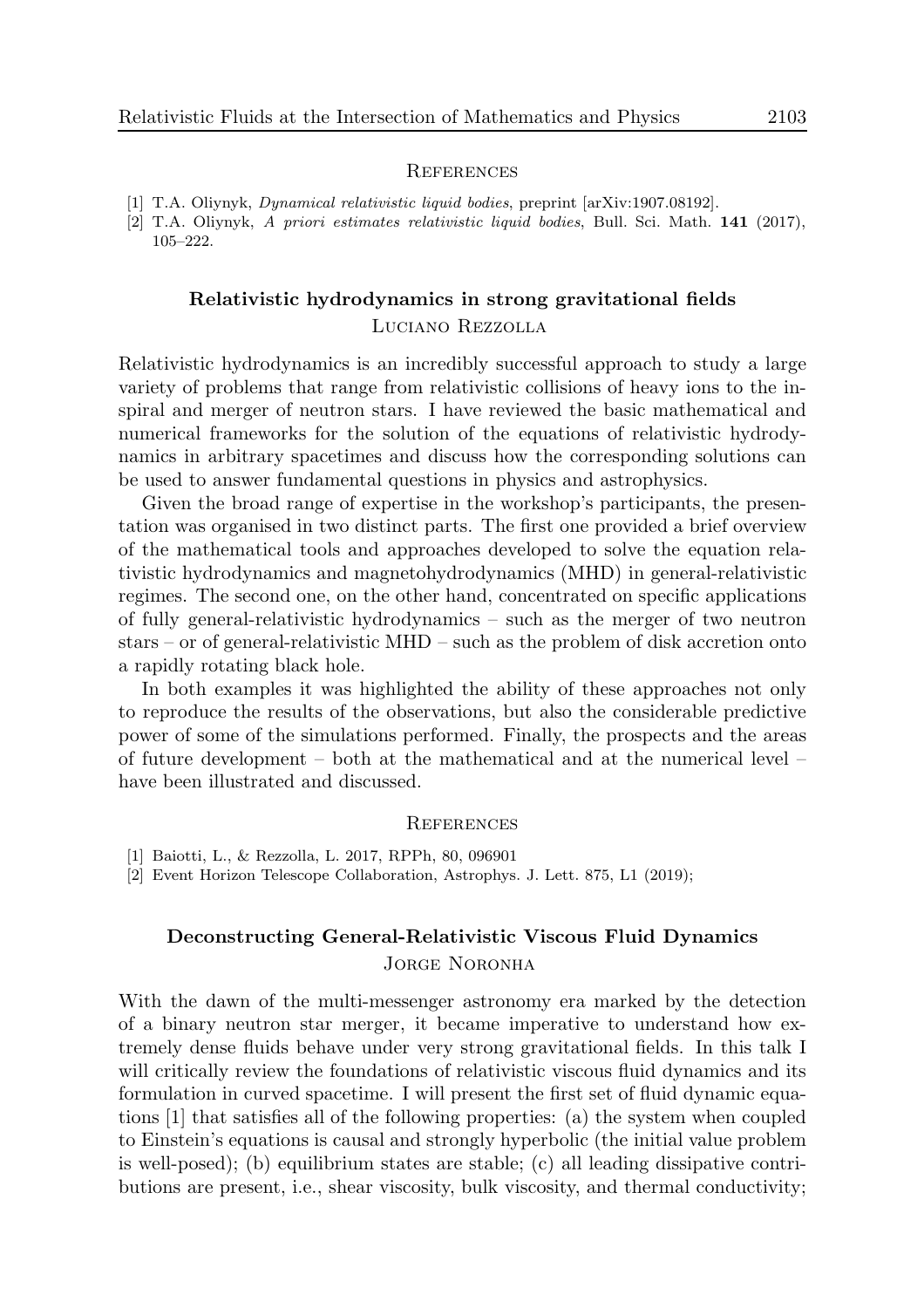(d) effects from non-zero baryon number are included; (e) entropy production is non-negative in the regime of validity of the theory. The properties above hold in the nonlinear regime without any simplifying symmetry assumptions and are mathematically rigorously established. This is achieved using a new formulation of relativistic fluid dynamics [2, 3] containing only the hydrodynamic variables and their first-order derivatives. The framework presented here provides the starting point for systematic investigations of general-relativistic viscous phenomena in neutron star mergers.

#### **REFERENCES**

- [1] F. S. Bemfica, M. M. Disconzi, and J. Noronha, General-Relativistic Viscous Fluid Dynamics, arXiv:2009.11388 [gr-qc], 2020.
- [2] F. S. Bemfica, M. M. Disconzi, and J. Noronha, Causality and existence of solutions of relativistic viscous fluid dynamics with gravity, Phys. Rev. D 98 (2018), 104064.
- [3] F. S. Bemfica, M. M. Disconzi, and J. Noronha, Nonlinear Causality of General First-Order Relativistic Viscous Hydrodynamics, Phys. Rev. D 100 (2019), 104020.

# Singularity formation for perfect fluids with linear equation of state Annegret Burtscher

The Penrose singularity theorem relates the presence of a black hole to the existence of a trapped surface [7]. A trapped surface is a closed spacelike two-surface with the property that its surface area is decreasing in the direction of both futuredirected null normals. In what follows we provide a brief overview of the current mathematical research on showing that such trapped surfaces can form during evolution from initial data that do not already contain trapped surfaces. We focus here on spacetimes with matter, in particular, on perfect fluids and elaborate on some open questions in this direction. The vacuum case studied by Christodoulou [5] and subsequently by Klainerman, Luk and Rodnianski [6] has been surveyed by Bieri [2]. Some discussion related to the scalar-field model studied by Christodoulou and the collisionless gas model studied by Andréasson, Kunze and Rein as well as a further discussion of the perfect fluid results can be found in [3].

Singularity formation for matter models has been studied in the spherically symmetric situation. The principal result that an accumulation of matter leads to black holes via Penrose's singularity theorem is already due to Schoen and Yau [12] but it took several more years for the mathematical observation of dynamical trapped surface formation, starting with an extensive investigation of the scalar field model by Christodoulou in the 1990s. For Einstein–Euler equations describing compressible fluids with a linear equation of state this involves the analysis of a system of two balance laws for the fluid coupled to two integral equations describing the geometry. Using generalized Eddington–Finkelstein coordinates and a generalized Glimm scheme LeFloch and the author have established a local existence result for solutions of bounded variation, including an estimate of the existence time and growth of parameters involved. Initial data have been used that are large pertubations of static solutions, and it was shown that the set of untrapped initial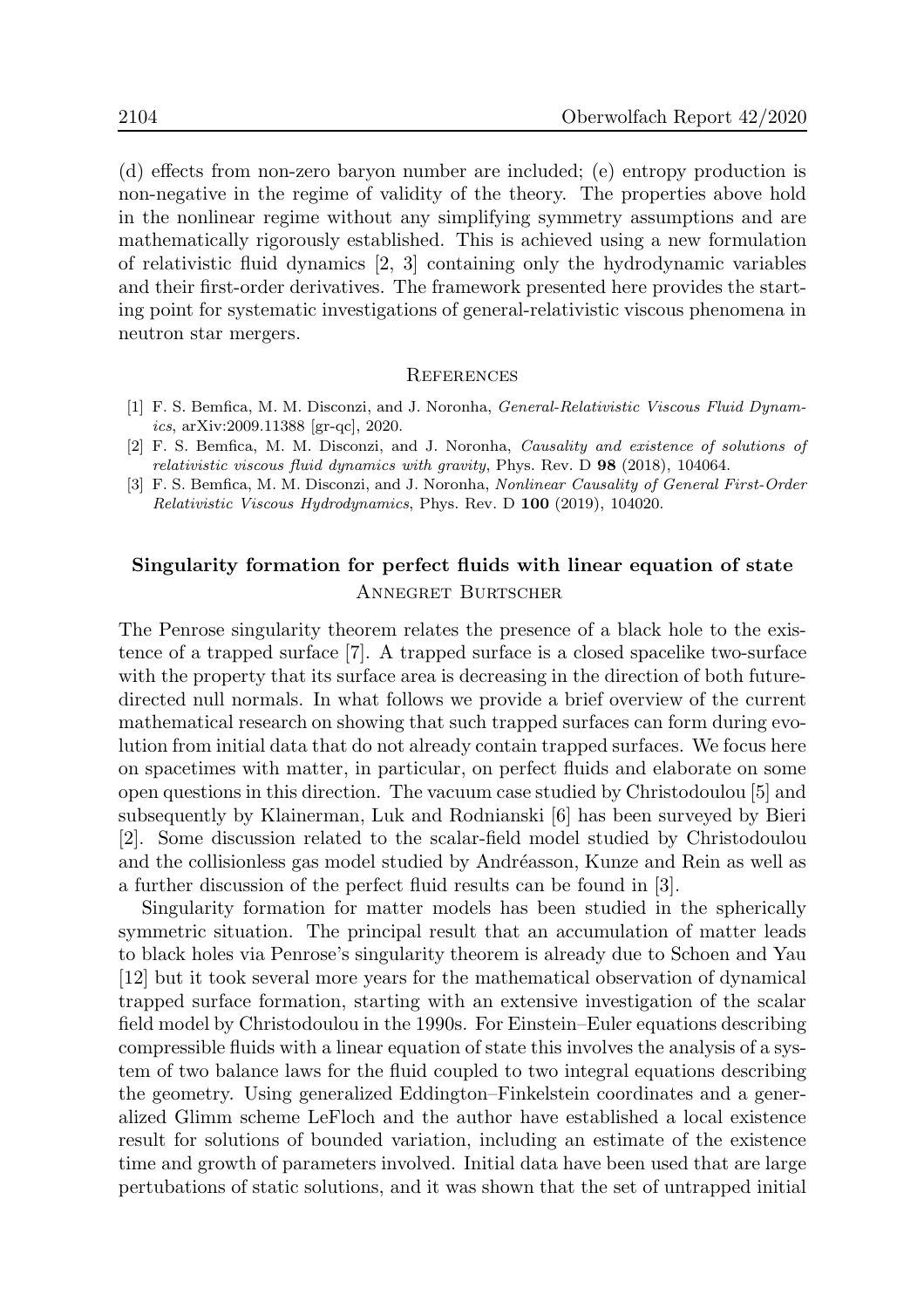data leading to trapped surfaces during the evolution is nonempty [4]. This result has been shown in a rather restricted setting, and several improvements would be desirable, related to:

- (1) The local existence proof is based on the theory of conservation laws (and thus a compactness argument) and does not imply uniqueness, certainly a major shortcoming.
- (2) The assumption of spherical symmetry should be dropped. This property has been imposed for all matter models studied so far, but could already not be used in the vacuum case [2, 5, 6] (due to Birkhoff's Theorem).
- (3) The regularity obtained is too low to actually apply the singularity theorem. It should either be improved or the singularity theorems strengthened. Some result related to an improvement of the regularity by adjusting the coordinates used are due to the work of Reintjes and Temple [8, 9, 10].
- (4) The trapping result has been shown for linear equations of state with small sound speeds. A generalization to other *equations of state* is highly desirable. This requires a thorough understanding and analysis of suitable initial data (see also next point).
- (5) The initial data used are large perturbations of static solutions localized in a shell around the center. Andersson and the author [1] have further analyzed the asymptotic behavior of static solutions with the aim to extend the set of admissible initial data, in part achieved by the author in [3]. While global existence and uniqueness of solutions to the Tolman–Oppenheimer– Volkhoff equation for reasonable equations of state was shown by Rendall and Schmidt [11] (and spherical symmetry is expected by the fluid ball conjecture/theorem), further analysis of the qualitative and global behavior of static solutions for general equations of state is still needed.

Ideally, of course, one would like to be able to tell from properties of the initial data (and equation of state) alone whether trapped surfaces and black holes will ever form – or not. And those initial data should not just be some sort of very special large localized perturbations of static spherically symmetric solutions but indeed very arbitrary and physically relevant initial data.

### **REFERENCES**

- [1] L. Andersson and A.Y. Burtscher, On the asymptotic behavior of static perfect fluids, Ann. Henri Poincaré 20 (2019), no. 3, 813-857.
- [2] L. Bieri, Black hole formation and stability: a mathematical investigation, Bull. Amer. Math. Soc. (N.S.) 55 (2018), no. 1, 1–30.
- [3] A.Y. Burtscher, *Initial data and black holes for matter models*, in "Hyperbolic Problems: Theory, Numerics, Applications", by A. Bressan, M. Lewicka, D. Wang, Y. Zheng (Eds.), AIMS Ser. Appl. Math., vol. 10, 336–345, Am. Inst. Math. Sci. (AIMS), Springfield, MO, 2020.
- [4] A.Y. Burtscher and P.G. LeFloch, The formation of trapped surfaces in sphericallysymmetric Einstein–Euler spacetimes with bounded variation, J. Math. Pures Appl. 102 (2014), no. 6, 1164–1217.
- [5] D. Christodoulou, The formation of black holes in general relativity, EMS Monographs in Mathematics, European Mathematical Society (EMS), Zürich, 2009,  $x+589$  pp.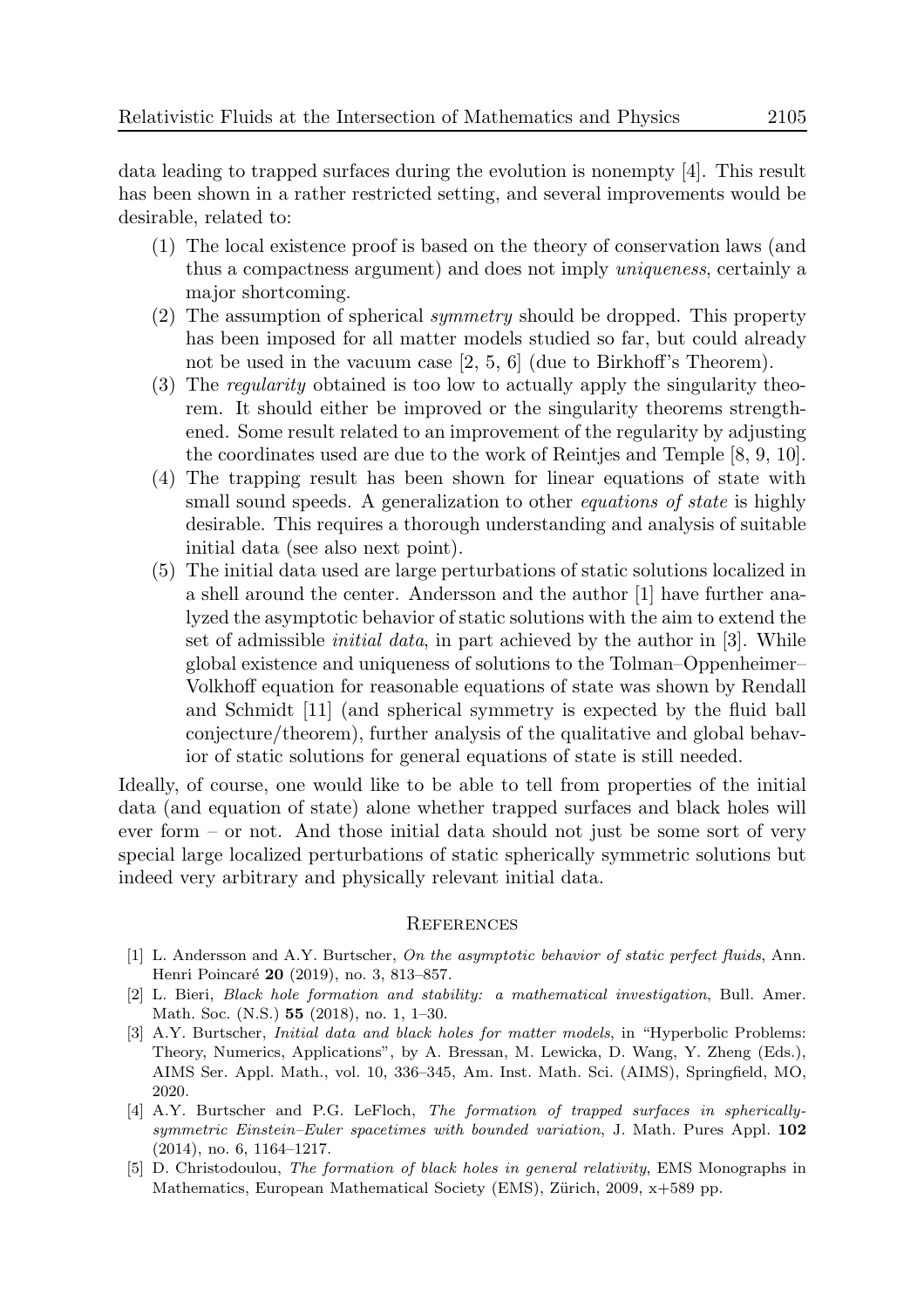- [6] S. Klainerman, J. Luk, Jonathan and I. Rodnianski, A fully anisotropic mechanism for formation of trapped surfaces in vacuum, Invent. Math.  $198$  (2014), no. 1, 1–26.
- [7] R. Penrose, *Gravitational collapse and space-time singularities*, Phys. Rev. Lett. **14** (1965), 57–59.
- [8] M. Reintjes, Spacetime is locally inertial at points of general relativistic shock wave interaction between shocks from different characteristic families, Adv. Theor. Math. Phys. 21 (2017), no. 6, 1525–1612.
- [9] M. Reintjes and B. Temple, No regularity singularities exist at points of general relativistic shock wave interaction between shocks from different characteristic families, Proc. A. 471 (2015), no. 2177, 20140834, 17 pp.
- [10] M. Reintjes and B. Temple, Shock wave interactions and the Riemann-flat condition: the geometry behind metric smoothing and the existence of locally inertial frames in general relativity, Arch. Ration. Mech. Anal. 235 (2020), no. 3, 1873–1904.
- [11] A.D. Rendall and B.G. Schmidt, Existence and properties of spherically symmetric static fluid bodies with a given equation of state, Classical Quantum Gravity 8 (1991), no. 5, 985–1000.
- [12] R. Schoen and S.T. Yau, The existence of a black hole due to condensation of matter, Comm. Math. Phys. 90 (1983), no. 4, 575–579.

## Properties of hypermassive hybrid stars from binary compact star mergers

#### MATTHIAS HANAUSKE

With the first detection of gravitational waves from a binary system of neutron stars GW170817, a new window was opened to study the properties of relativistic fluids at and above the nuclear-saturation density. Reaching densities a few times that of nuclear matter and temperatures up to 100 MeV, such mergers also represent potential sites for a phase transition (PT) from confined hadronic matter to deconfined quark matter. If the remnant of a binary compact star merger does not immediately collapse into a black hole, a hypermassive/supramassive compact star is created. Hypermassive/supramassive hybrid stars (HMHS,SMHS) are extreme astrophysical objects and in contrast to their purely hadronic counterparts (hypermassive/supramassive neutron stars (HMNS,SMNS)), these highly differentially rotating objects contain deconfined strange quark matter in their slowly rotating inner region. HMHS and HMNS are both metastable configurations and can survive only shortly after the merger, before collapsing to rotating Kerr black holes, whereas SMHS and SMNS end up in a stable final configuration.

The gravitational wave signatures of the production of quark matter, both during the inspiral [1], merger and postmerger phase of a compact star merger had been addressed in this talk. The evolution of the density and temperature distributions and the rotational properties inside the produced HMHS were visualised by using fully general-relativistic hydrodynamic simulations [2, 3, 4, 5]. Depending on the properties of the PT, a HMHS/SMHS can be created promptly after the merger or during the post-merger evolution [6]. During the collapse of a HMHS to a Kerr Black the color degrees of freedom of the pure quark core gets macroscopically confined by the formation of the event horizon [7, 8].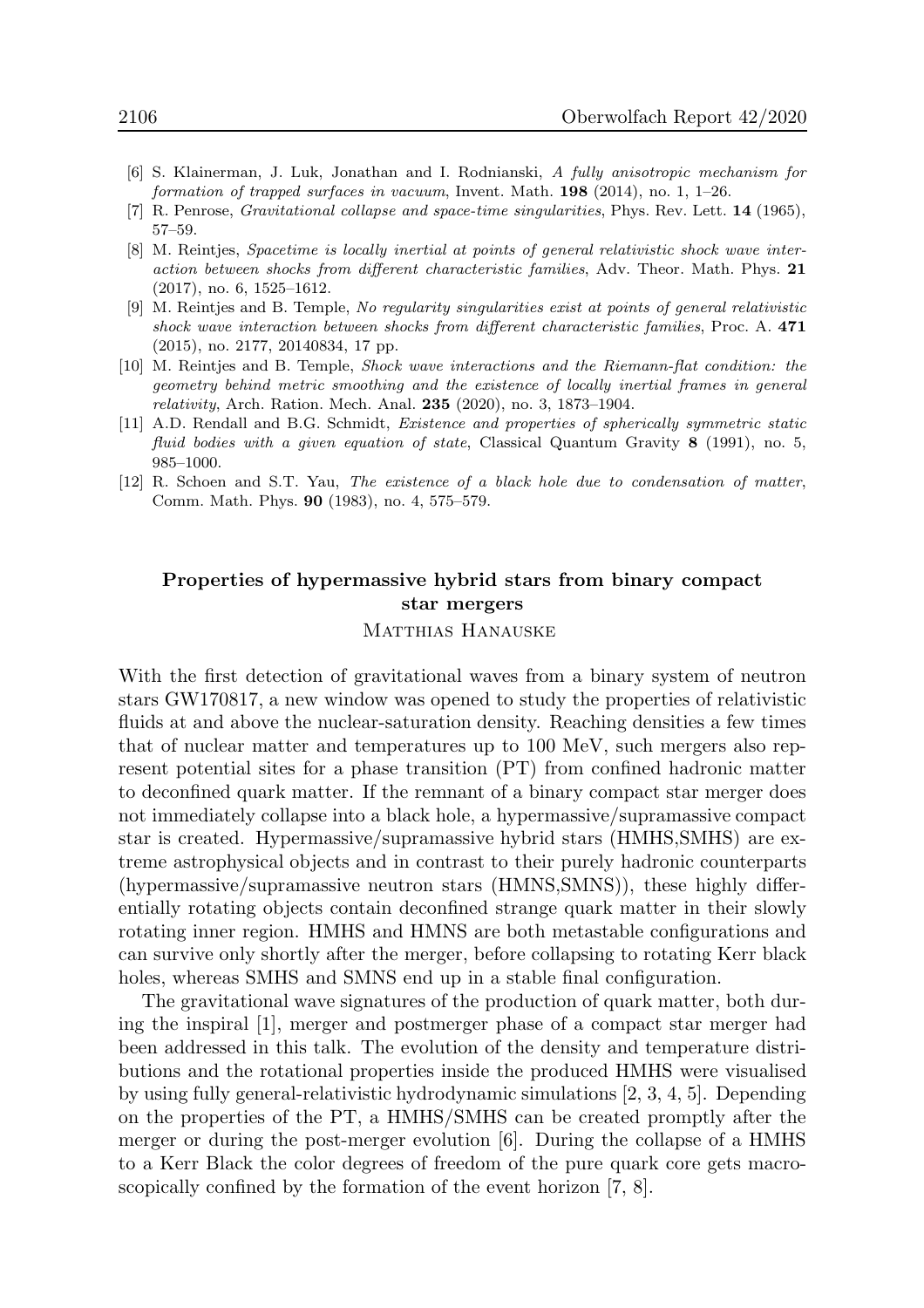#### **REFERENCES**

- [1] G. Montana, L. Tolós, L., M. Hanauske, and L. Rezzolla, *Constraining twin stars with* GW170817, PRD 99(10) (2019), 103009.
- [2] M. Hanauske, K. Takami, L. Bovard, L. Rezzolla, J.A. Font, F. Galeazzi, and H. Stöcker, Rotational properties of hypermassive neutron stars from binary mergers, PRD  $96(4)$  (2017), 043004.
- [3] M.G. Alford, L. Bovard, M. Hanauske, L. Rezzolla, and K. Schwenzer, Viscous dissipation and heat conduction in binary neutron-star mergers, PRL  $120(4)$  (2018), 041101.
- [4] M. Hanauske, et.al., *Neutron star mergers: Probing the EoS of hot, dense matter by gravi*tational waves, Particles  $2(1)$  (2020), 44-56.
- [5] M. Hanauske, et.al., Detecting the Hadron-Quark Phase Transition with Gravitational Waves, Universe 5(6) (2019), 156.
- [6] L.R. Weih, M. Hanauske and L. Rezzolla, Postmerger Gravitational-Wave Signatures of Phase Transitions in Binary Mergers, PRL  $124(17)$  (2020), 171103.
- [7] E. Most, L. Papenfort, V. Dexheimer, M. Hanauske, S. Schramm, H. Stöcker, and L. Rezzolla, Signatures of quark-hadron phase transitions in general-relativistic neutron-star mergers, PRL **122(6)** (2019), 061101.
- [8] E. Most, L. Papenfort, V. Dexheimer, M. Hanauske, H. Stöcker, and L. Rezzolla, On the deconfinement phase transition in neutron-star mergers, The European Physical Journal A 56(2) (2020), 1-11.

# Stability of steady states in kinetic theory - Overview and selected results

#### JÉRÉMIE JOUDIOUX

The purpose of this note is to give an overview of existing mathematical results of the stability of steady states for self-gravitating systems of collisionless particles. The bibliography is not exhaustive but provides references which we believe are important to illustrate the research in the field. Unless explicitly mentioned, all the results stated here are for massive particles. The interested reader must refer to the living review by Andréasson  $[3]$ .

Popular models of self-gravitating matter interacting solely through gravity are given by the Vlasov-Poisson system in the classical case or the Einstein-Vlasov system in the relativistic case. In these models, the matter is described by a density function defined on phase space, coupled either to a Newtonian potential satisfying a Poisson equation or a Lorentzian metric satisfying Einstein's equations. The matter fields of these systems admit static compactly supported solutions that model astrophysical objects such as clouds of gas, or stars. Several important conjectures for the stability of these physical objects were formulated in the '60s. Antonov [7] stated in his seminal work that static spherically-symmetric solutions of the Vlasov-Poisson system were stable provided that the number of particles is a decreasing function of their total energy. This work was later revisited and extended by Ipser-Thorne to the relativistic case [17]. Antonov used the so-called Casimir-energy method to obtain his results. Simultaneously, Zel'dovich and Podurets [29] stated that relativistic spherically symmetric steady states of "high temperature" (modeled by a Maxwellian) are unstable.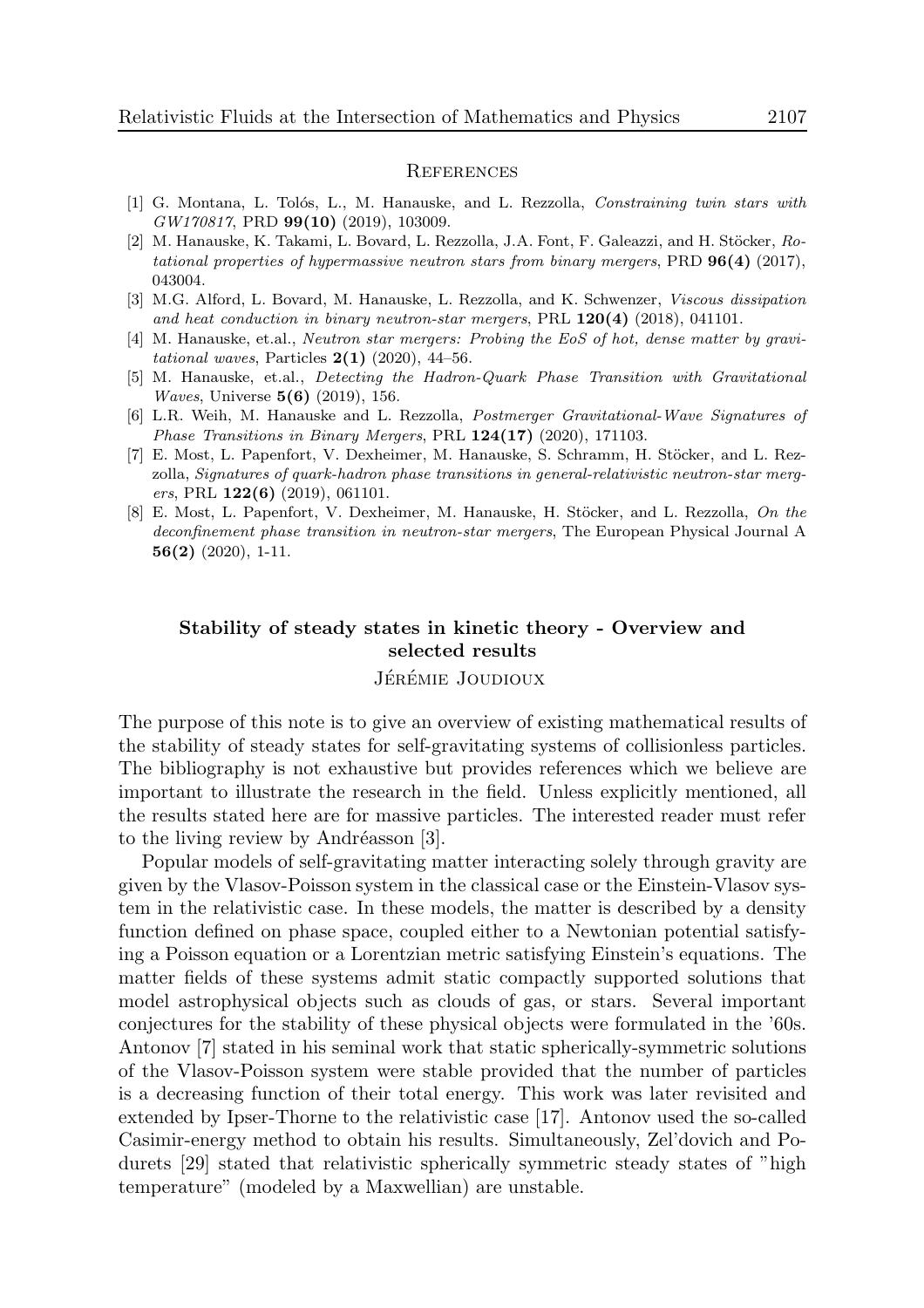A key method in the stability study is the Casimir-energy method, see [15, Section 2] for a comprehensive introduction. Consider a differential system given by a Hamiltonian, admitting a collection of constants of motions, the so-called Casimir functionals. If an equilibrium is a critical point of a combination of the Hamiltonian and a constant of motions, and if the second variation of this combination defines a positive quadratic form, then, under some assumptions, the equilibrium is orbitally (or Lyapunov) stable. If a Hamiltonian formulation for the Vlasov-Poisson system is a classical result, such a formulation was derived for the Einstein-Vlasov system in the '90s in [18]. Note that a Lagrangian formulation of the system was recently obtained in [2].

The dynamical stability of the vacuum state of the Vlasov-Poisson system was proven in [8]. Shortly after, [9] provided the proof of the classification of static spherically symmetric steady states of the Vlasov-Poisson system: the matter density can be expressed as a function of the total energy and the angular momentum of the particles. This statement is known as Jeans' theorem. The first use of the Casimir-energy method to prove that the stability of these steady states is done in [23]. The most complete proof of the nonlinear stability under the criteria introduced by Antonov [7] was obtained by Lemou-Méhats-Raphael [19]. They prove that steady states which satisfy Antonov's criterium and which do not depend on angular momentum are orbitally stable. Techniques of the proof involve the characterization of the stable steady states as a fixed point of a transformation decreasing the Hamiltonian, coercivity estimates for the second variation of energy, and a compactness argument. Spherically symmetric steady states which depend on angular momentum may be unstable under some conditions [10]. Axially symmetric stationary steady states have been studied numerically, see for instance [27, 1], and constructed [24], but the problem of their stability remains largely open.

Amongst the steady states, the vacuum states play a particular role. The stability of the vacuum solution to the Einstein-Vlasov system with vanishing cosmological constant under spherically symmetric perturbations was proven by Rein-Rendall [22]. The first result for generic perturbations is the stability of de Sitter space by Ringström [25]. The instability of anti-de Sitter space under spherically symmetric perturbation as a solution of the massless Einstein-Vlasov system is obtained in [21]. The nonlinear dynamical stability of Minkowski space as a vacuum state of the Einstein-Vlasov system has only been recently obtained [11, 20]. Both approaches rely on a vector-field method for the transport equation, see for instance [12]. Initial data are restricted to compactly supported matter density and compactly-supported perturbations of the Schwarzschild metric far from the horizon. There exist a priori arbitrarily small steady states of the Einstein-Vlasov system. The reason why those are excluded by the dynamical nonlinear stability result [11, 20] should be investigated. The source of pointwise decay of [11, 20] is a weighted Sobolev inequality and requires high regularity in velocities. This is in strong contrast with the small-data global existence result [16] for the Vlasov-Poisson system.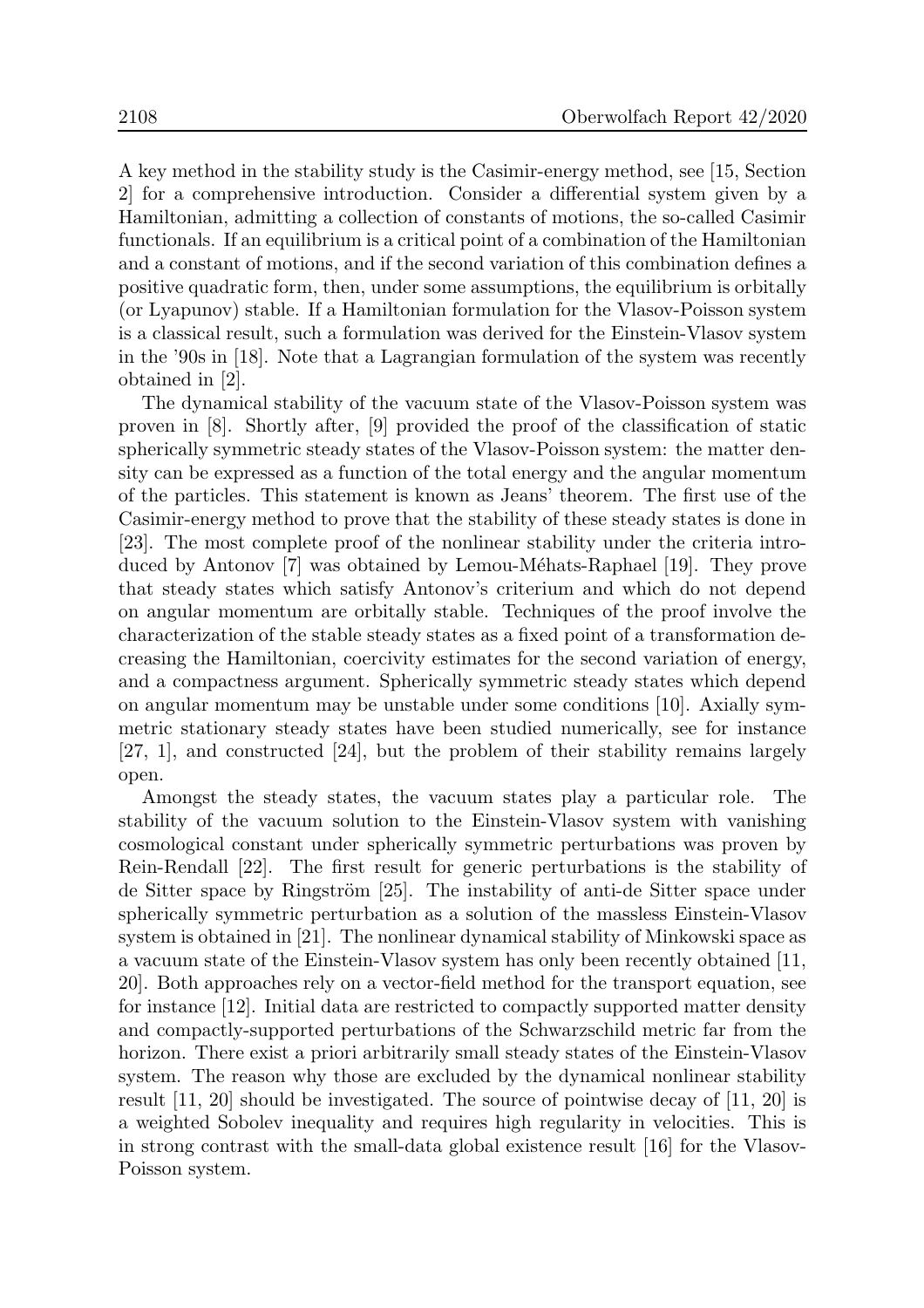The construction of spherically symmetric steady states in the form of those of Jeans' theorem was initiated in [22]. Counterexamples to Jeans' theorem have been constructed [26]. Wolansky attempted to use the Casimir-energy method [28], but the proof was unfortunately not correct [4]. Axisymmetric stationary solutions to the Einstein-Vlasov are obtained in [6, 5], and are investigated numerically in [1]. [14] provides the first linear (in)stability proof of relativistic static spherically symmetric solutions. The criterium for instability is the central redshift of the compact object, in strong contrast to the criterium in the classical case. The authors obtained more specifically a classical exponential trichotomy for admissible perturbations of the steady states, and provide the first proof of a turning point principle for those steady states. A detailed numerical analysis of the stability of spherical steady states is presented in [13]. The extension of [14] beyond spherical symmetry and linearization is a deeply challenging and wide-open problem.

#### **REFERENCES**

- [1] E. Ames, H. Andr´easson, and A. Logg. On axisymmetric and stationary solutions of the self-gravitating Vlasov system. Class. Q. Grav., 33(15):155008, 26, 2016.
- [2] L. Andersson and M. Korzyński. Variational principle for the Einstein-Vlasov equations. arXiv e-prints, October 2019.
- [3] H. Andréasson. The Einstein-Vlasov system/kinetic theory. Living Rev. Relativ., 14:2011– 14, 55, 2011.
- [4] H. Andréasson and M. Kunze. Comments on the paper 'Static solutions of the Vlasov-Einstein system' by G. Wolansky. Arch. Ration. Mech. Anal., 235(1):783–791, 2020.
- [5] H. Andréasson, M. Kunze, and G. Rein. Existence of axially symmetric static solutions of the Einstein-Vlasov system. Comm. Math. Phys., 308(1):23–47, 2011.
- [6] H. Andréasson, M. Kunze, and G. Rein. Rotating, stationary, axially symmetric spacetimes with collisionless matter. Comm. Math. Phys., 329(2):787–808, 2014.
- [7] V. A. Antonov. Remarks on the problems of stability in stellar dynamics. Soviet Astronom. AJ, 4:859–867, 1960.
- [8] C. Bardos and P. Degond. Global existence for the Vlasov-Poisson equation in 3 space variables with small initial data. Ann. Inst. H. Poincaré Anal. Non Linéaire, 2(2):101-118, 1985.
- [9] J. Batt, W. Faltenbacher, and E. Horst. Stationary spherically symmetric models in stellar dynamics. Arch. Rational Mech. Anal., 93(2):159–183, 1986.
- [10] J. Binney and S. Tremaine. Galactic Dynamics: Second Edition. 2008.
- [11] D. Fajman, J.Joudioux, and J. Smulevici. The Stability of the Minkowski space for the Einstein-Vlasov system. arXiv e-prints, July 2017. To appear in Analysis & PDE.
- [12] D. Fajman, J. Joudioux, and J. Smulevici. A vector field method for relativistic transport equations with applications. Anal. PDE, 10(7):1539–1612, 2017.
- [13] S Günther, J. Korner, T. Lebeda, B. Potzl, G. Rein, C. Straub, and J. Weber. A numerical stability analysis for the Einstein-Vlasov system. arXiv e-prints, September 2020.
- [14] M. Hadžic, Z. Lin, and G. Rein. Stability and instability of self-gravitating relativistic matter distributions. arXiv e-prints, October 2018.
- [15] D. D. Holm, J. E. Marsden, T. Ratiu, and A. Weinstein. Nonlinear stability of fluid and plasma equilibria. Phys. Rep., 123(1-2):116, 1985.
- [16] A. D. Ionescu, B. Pausader, X. Wang, and Klaus Widmayer. On the asymptotic behavior of solutions to the Vlasov-Poisson system. arXiv e-prints, May 2020.
- [17] J. R. Ipser and K. S. Thorne. Relativistic, spherically symmetric star clusters. I. Stability theory for radial perturbations. Astrophys. J., 154:251–270, 1968.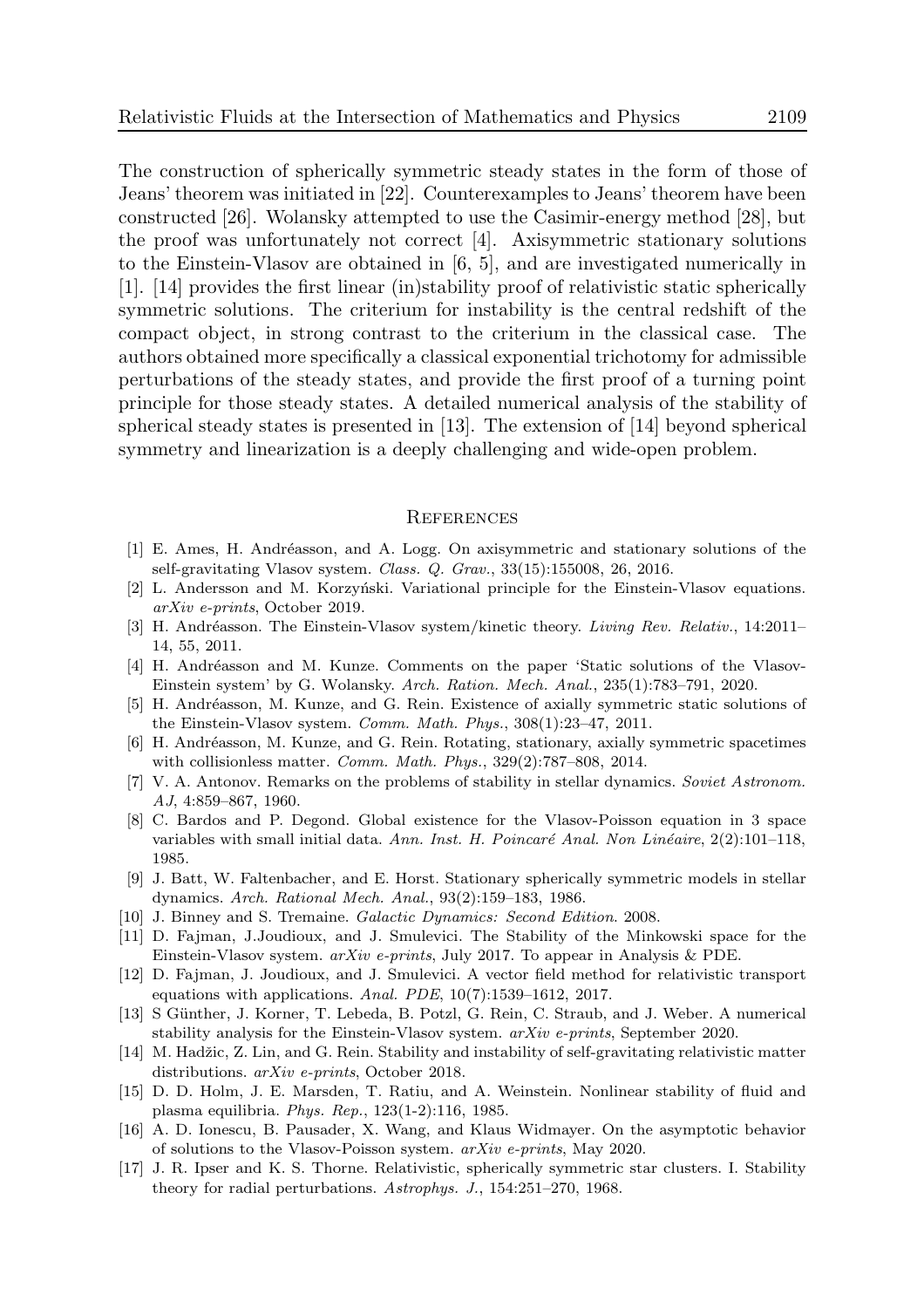- [18] H. E. Kandrup and E. O'Neill. Hamiltonian structure of the Vlasov-Einstein system for generic collisionless systems and the problem of stability. Phys. Rev. D  $(3)$ , 49(10):5115– 5125, 1994.
- [19] M. Lemou, F. Méhats, and P. Raphaël. Orbital stability of spherical galactic models. *Invent.* Math., 187(1):145–194, 2012.
- [20] H. Lindblad and M. Taylor. Global stability of Minkowski space for the Einstein-Vlasov system in the harmonic gauge. Arch. Ration. Mech. Anal., 235(1):517–633, 2020.
- [21] G. Moschidis. The characteristic initial-boundary value problem for the Einstein–massless Vlasov system in spherical symmetry. arXiv e-prints, December 2018.
- [22] G. Rein and A. D. Rendall. Global existence of solutions of the spherically symmetric Vlasov-Einstein system with small initial data. Comm. Math. Phys., 150(3):561–583, 1992.
- [23] G. Rein. Non-linear stability for the Vlasov-Poisson system—the energy-Casimir method. Math. Methods Appl. Sci., 17(14):1129–1140, 1994.
- [24] G. Rein. Stationary and static stellar dynamic models with axial symmetry. Nonlinear Anal., 41(3-4, Ser. A: Theory Methods):313–344, 2000.
- $[25]$  H. Ringström. On the topology and future stability of the universe. Oxford Mathematical Monographs. Oxford University Press, Oxford, 2013.
- [26] J. Schaeffer. A class of counterexamples to Jeans' theorem for the Vlasov-Einstein system. Comm. Math. Phys., 204(2):313–327, 1999.
- [27] S. L. Shapiro and S. A. Teukolsky. Equilibrium Stellar Systems with Spindle Singularities. Astrophysical Journal, 388:287, April 1992.
- [28] G. Wolansky. Static solutions of the Vlasov-Einstein system. Arch. Ration. Mech. Anal., 156(3):205–230, 2001.
- [29] Ya. B. Zel'dovich and M. A. Podurets. The Evolution of a System of Gravitationally Interacting Point Masses. Soviet Astronomy, 9:742, April 1966.

# The large charge expansion for relativistic and non-relativistic models Susanne Reffert

It has become clear in recent years that working in sectors of large global charge of strongly coupled and otherwise inaccessible CFTs leads to important simplifications. It is indeed possible to formulate an effective action in which the large charge appears as a control parameter. In this talk, I will explain the basic notions of the large-charge expansion using the simple example of the  $2+1$ -dimensional  $O(2)$ model at the Wilson-Fisher point. The same approach can also be applied to non-relativistic systems.

# Derivation of Mean-Field equations from many-body QM MICHAEL HOTT

In this talk, we will see some main ideas on how to derive dynamical effective theories starting with the many-body Schroedinger equation. We will study two approaches in particular: One coming from unitary transformations applied in the second-quantization formalism, found, e.g., in the celebrated works of Erdos, Schlein and Yau, and one coming from deviation estimates as introduced by Peter Pickl.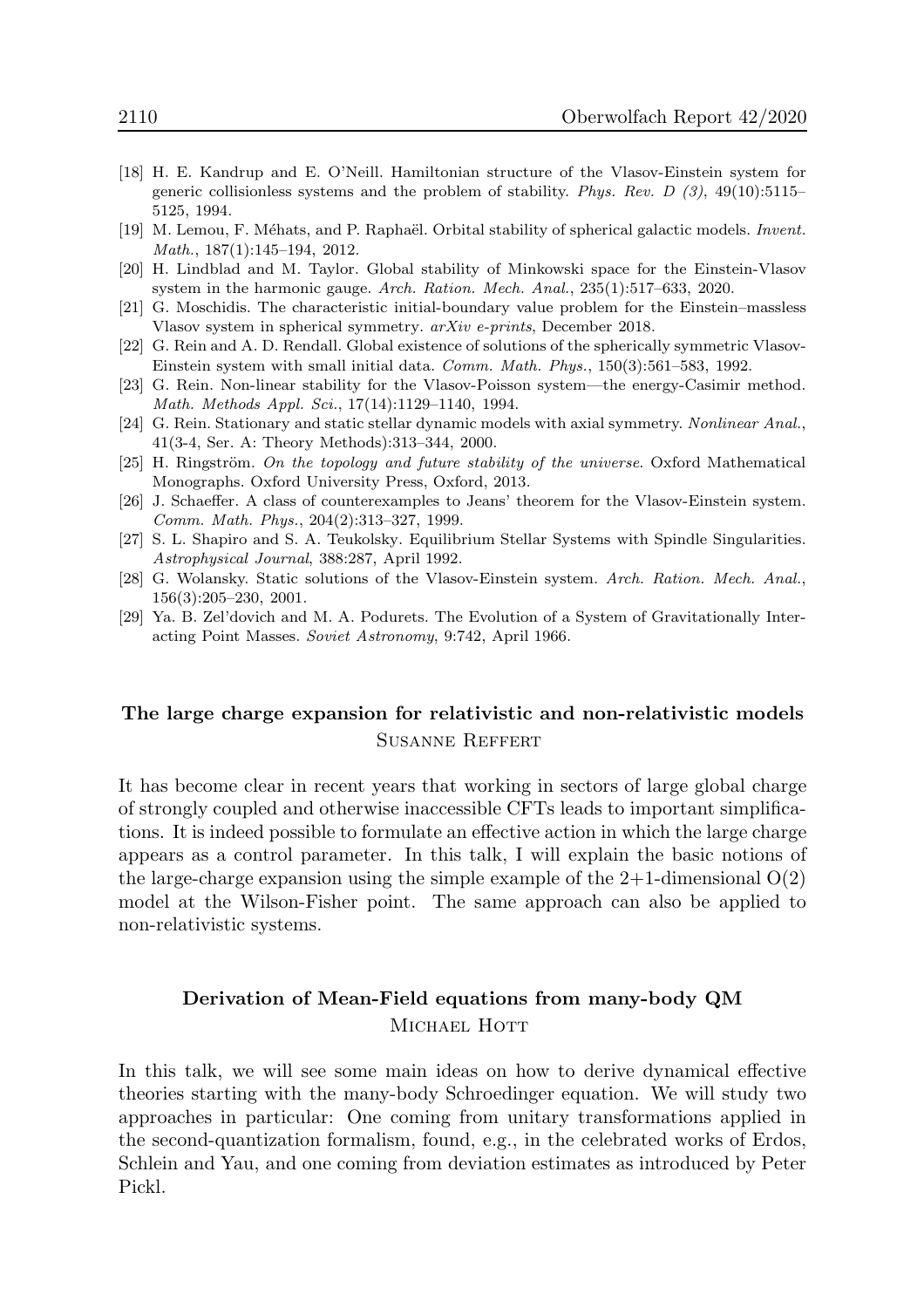Starting with the N-body Hamiltonian

(1) 
$$
H_N := \sum_{i=1}^N (-\Delta_{x_i})^{\sigma} + \frac{\lambda}{N-1} \sum_{i < j} \frac{1}{|x_i - x_j|}
$$

acting on the bosonic Hilbert space  $L_s^2$  $s^2(\mathbb{R}^{3N})$ , we are interested in an effective description for the Cauchy problem

(2) 
$$
\begin{cases} i\partial_t \Psi_{N,t} &= H_N \Psi_{N,t}, \\ \Psi_{N,t} \Big|_{t=0} &= \Psi_{N,0}. \end{cases}
$$

For that, we assume a factorized initial state  $\Psi_{N,0} = \phi_0^{\otimes N}$  that can be found in a weakly interacting Bose-Einstein condensate. The power  $\sigma \in \{\frac{1}{2}, 1\}$  distinguishes the semi-relativistic  $(\sigma = \frac{1}{2})$  $\frac{1}{2}$ ) and the non-relativistic ( $\sigma = 1$ ) case. It can be proved that (2) converges to the Hartree equation

(3) 
$$
\begin{cases} i\partial_t \phi_t &= (-\Delta)^\sigma \phi_t + \lambda \frac{1}{|\cdot|} * |\phi_t|^2 \phi_t, \\ \phi_t |_{t=0} &= \phi_0 \end{cases}
$$

in the sense that

(4) 
$$
\lim_{N \to \infty} |\langle \Psi_{N,t}, A\Psi_{N,t} \rangle - \langle \phi_t^{\otimes k}, A\phi_t^{\otimes k} \rangle| = 0
$$

for a class of observables  $A : L^2_s$  $L_s^2(\mathbb{R}^{3k}) \rightarrow L_s^2$  $s^2(\mathbb{R}^{3k})$ . This convergence has been shown with a rate of convergence and for a class containing the kinetic energy operator  $(-\Delta)^{\sigma}$ . In the semi-relativistic case  $\sigma = \frac{1}{2}$  $\frac{1}{2}$ , convergence has been shown after choosing a regularization of  $H_N$  by replacing  $\frac{1}{|\cdot|} \to \frac{1}{|\cdot| + \alpha_N}$  for a null sequence  $(\alpha_N)_{N\in\mathbb{N}}$ . This is due to the fact that  $H_N$  ceases to be bounded from below when  $\lambda < 0$  is chosen such that kinetic energy and potential energy balance each other. In this case, there is no unique or physical self-adjoint extension of  $H_N$ , as pointed out during the conference, by Michael Kiessling.

More recent works study the evoluation beyond the Hartree approximation, including propagation of soundwaves with Bogoliubov dispersion. In the static, Fermionic case, the highest order correction that has been established, is the one coming from diagonalizing pair excitations. This leads to the Random Phase Approximation. Moreover, instead of considering the Mean-Field scaling for the potential, scalings where the interaction becomes more  $\delta$ -like or comparable to the kinetic energy are studied.

#### **REFERENCES**

- [1] I. Anapolitanos, M. Hott, A simple proof of convergence to the Hartree dynamics in Sobolev trace norms. Journal of Mathematical Physics 57.12 (2016), 122108.
- [2] I. Anapolitanos, M. Hott, D. Hundertmark, Derivation of the Hartree equation for compound Bose gases in the mean field limit. Reviews in Mathematical Physics 29.07 (2017), 1750022.
- [3] Z. Ammari, F. Nier, *Mean field limit for bosons and infinite dimensional phase-space analusis.* Annales Henri Poincaré. Vol. 9. No. 8 (2008), 1503–1574.
- [4] V. Bach, S. Breteaux, T. Chen, J. Fröhlich, I. M. Sigal, The time-dependent hartree-fockbogoliubov equations for bosons. arXiv preprint arXiv:1602.05171, 1–36 (2016).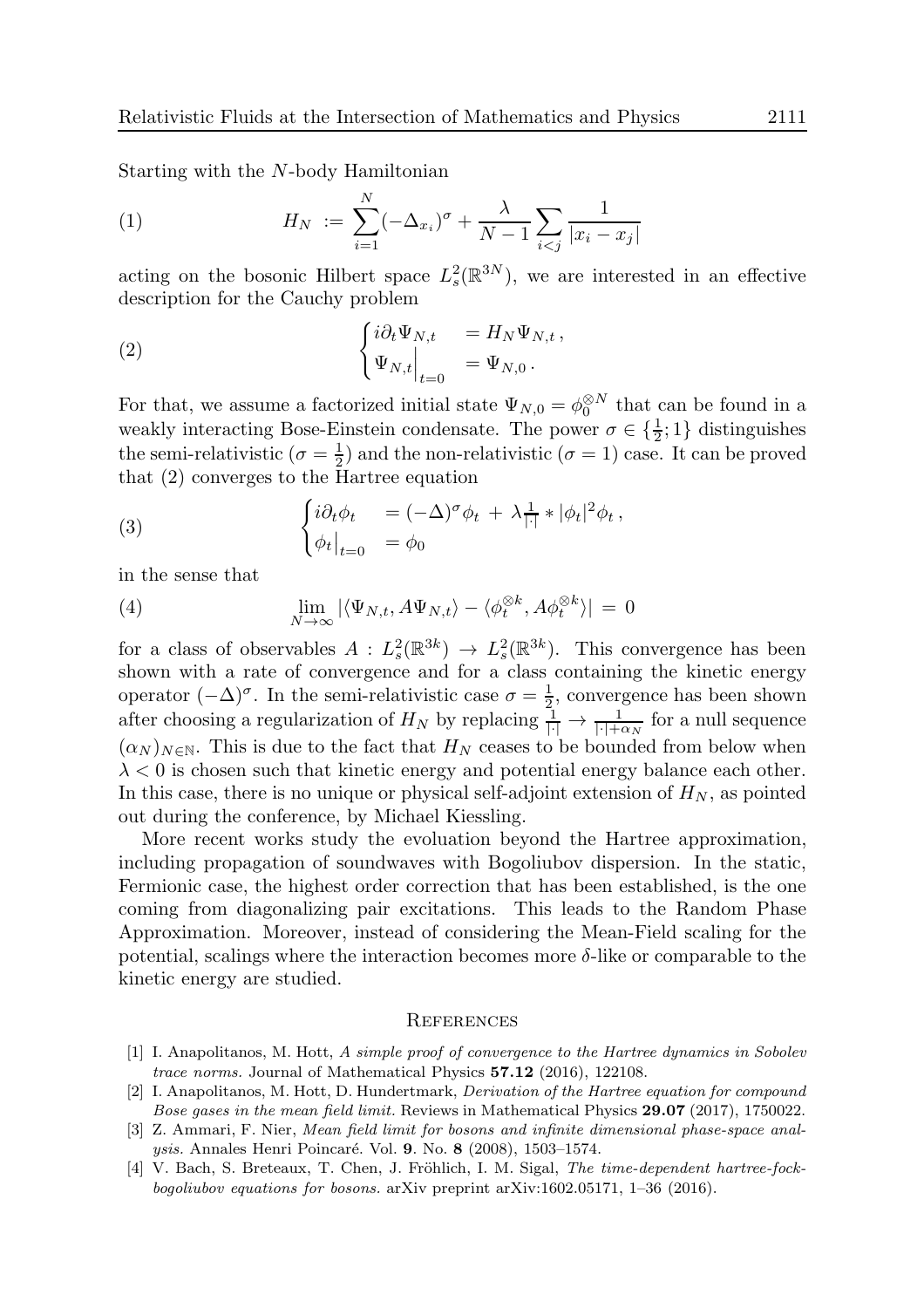- [5] N. Benedikter, M. Porta, B. Schlein, Effective evolution equations from quantum dynamics (Vol. 7). Berlin: Springer (2016).
- [6] N. Benedikter, P. T. Nam, M. Porta, B. Schlein, R. Seiringer, Optimal upper bound for the correlation energy of a Fermi gas in the mean-field regime. Communications in Mathematical Physics, 374(3) (2020), 2097-2150.
- [7] N. Benedikter, P. T. Nam, M. Porta, B. Schlein, R. Seiringer, Correlation Energy of a Weakly Interacting Fermi Gas. arXiv preprint arXiv:2005.08933 (2020).
- [8] L. Boßmann, S. Petrat, P. Pickl, A. Soffer, Beyond Bogoliubov Dynamics. arXiv preprint arXiv:1912.11004 (2019).
- [9] T. Chen, C. Hainzl, N. Pavlović, R. Seiringer, Unconditional Uniqueness for the Cubic Gross-Pitaevskii Hierarchy via Quantum de Finetti. Communications on Pure and Applied Mathematics, 68(10) (2015), 1845-1884.
- $[10]$  T. Chen, N. Pavlović, The quintic NLS as the mean field limit of a Boson gas with three-body interactions. J. Funct. Anal. **260(4)** (2011), 959-997.
- [11] T. Chen, N. Pavlović, *Derivation of the cubic NLS and Gross-Pitaevskii hierarchy from* manybody dynamics in  $d=3$  based on spacetime norms. Annales Henri Poincaré. Vol. 15, No. 3 (2014), pp. 543-588. Springer Basel.
- $[12]$  X. Chen, J. Holmer, On the rigorous derivation of the 2D cubic nonlinear Schrödinger equation from 3D quantum many-body dynamics. Archive for Rational Mechanics and Analysis  $(2013), 210(3), 909-954.$
- [13] X. Chen, J. Holmer, Focusing quantum many-body dynamics: the rigorous derivation of the 1D focusing cubic nonlinear Schrödinger equation. Archive for Rational Mechanics and Analysis, 221(2) (2016), 631-676.
- [14] X. Chen, J. Holmer, The derivation of the  $\mathbb{T}^3$  energy-critical NLS from quantum many-body  $dynamics.$  Inventiones mathematicae,  $217(2)$  (2019), 433-547.
- [15] J. J. W. Chong, M. G. Grillakis, M. Machedon, Z. Zhao, *Global estimates for the Hartree-*Fock-Bogoliubov equations. arXiv preprint arXiv:2008.01753 (2020).
- [16] L. Erdös, B. Schlein, H.-T. Yau, Derivation of the Gross-Pitaevskii hierarchy for the dynamics of Bose-Einstein condensate, Comm. Pure Appl. Math. 59 (12) (2006), 1659-1741.
- [17] L. Erdös, B. Schlein, H.-T. Yau, Derivation of the cubic non-linear Schrödinger equation from quantum dynamics of many-body systems, Invent. Math. 167 (2007), 515-614.
- [18] L. Erdös, B. Schlein, H.-T. Yau, Rigorous derivation of the Gross-Pitaevskii equation with a large interaction potential. J. Amer. Math. Soc. 22  $(4)$  (2009), 1099-1156.
- [19] L. Erdös, B. Schlein, H.-T. Yau, Derivation of the Gross-Pitaevskii equation for the dynamics of Bose-Einstein condensates. Ann. of Math.  $(2)$  172  $(1)$   $(2010)$ , 291–370.
- [20] M. Grillakis, M. Machedon, Pair excitations and the mean field approximation of interacting bosons, I. Communications in Mathematical Physics 324.2 (2013): 601-636.
- [21] M. Grillakis, M. Machedon, Pair excitations and the mean field approximation of interacting Bosons, II. Communications in Partial Differential Equations 42.1 (2017), 24-67.
- [22] M. Hott, Convergence rate towards the fractional Hartree-equation with singular potentials in higher Sobolev norms. arXiv preprint arXiv:1805.01807 (2018).
- [23] E. H. Lieb, H.-T. Yau, The Chandrasekhar theory of stellar collapse as the limit of quantum mechanics. Communications in Mathematical Physics  $112(1)$  (1987), 147–174.
- [24] D. Mitrouskas, S. Petrat, P. Pickl, Bogoliubov corrections and trace norm convergence for the Hartree dynamics. Reviews in Mathematical Physics,  $31(08)$ , 1950024 (2019).
- [25] A. Michelangeli, B. Schlein, Dynamical collapse of boson stars. Communications in Mathematical Physics 311.3 (2012), 645–687.
- [26] P.T. Nam, M. Napiórkowski, *Bogoliubov correction to the mean-field dynamics of interacting* bosons.Advances in Theoretical and Mathematical Physics 21, no. 3 (2017), 683–738.
- [27] P.T. Nam, M. Napiórkowski, A note on the validity of Bogoliubov correction to mean-field dynamics. Journal de Mathématiques Pures et Appliquées,  $108(5)$  (2017), 662–688.
- [28] P.T. Nam, M. Napiórkowski, Norm approximation for many-body quantum dynamics: focusing case in low dimensions. Advances in Mathematics, 350 (2019), 547–587.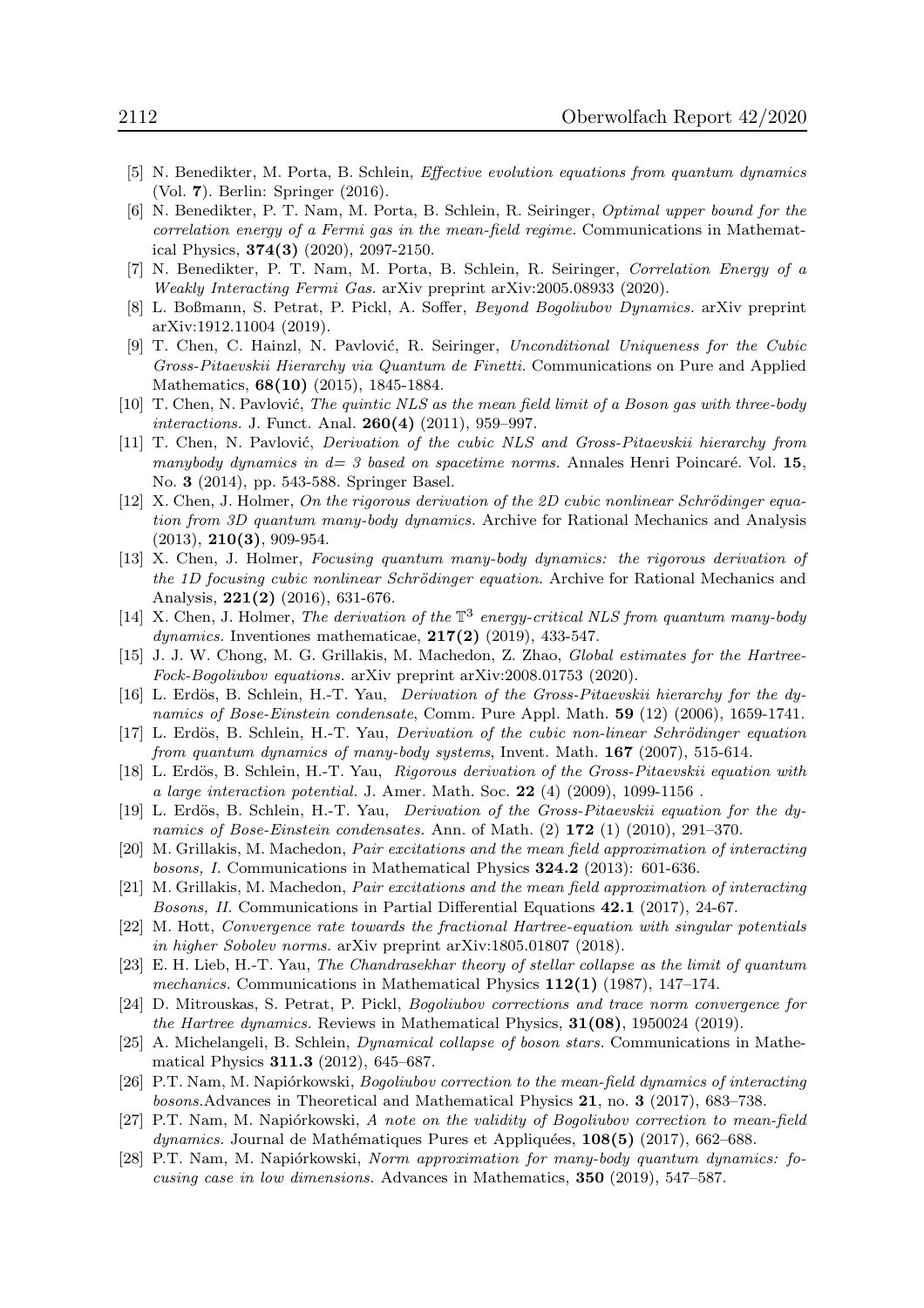- [29] P.T. Nam, M. Napiórkowski, J. Ricaud, A. Triay, Optimal rate of condensation for trapped bosons in the Gross–Pitaevskii regime. arXiv preprint arXiv:2001.04364 (2020).
- [30] P.T. Nam, R. Salzmann, *Derivation of 3D Energy-Critical Nonlinear Schrödinger Equation* and Bogoliubov Excitations for Bose Gases. Communications in Mathematical Physics 375  $(1)$   $(2019)$ ,  $1-77$ .
- [31] A. Knowles, P. Pickl, *Mean-Field Dynamics: Singular Potentials and Rate of Convergence.* Communications in Mathematical Physics. Volume 298, Issue 1 (2010). 101–138.
- [32] P. Pickl, A simple derivation of mean field limits for quantum systems, Lett. Math. Phys., 97 (2) (2011),  $151 - 164$ .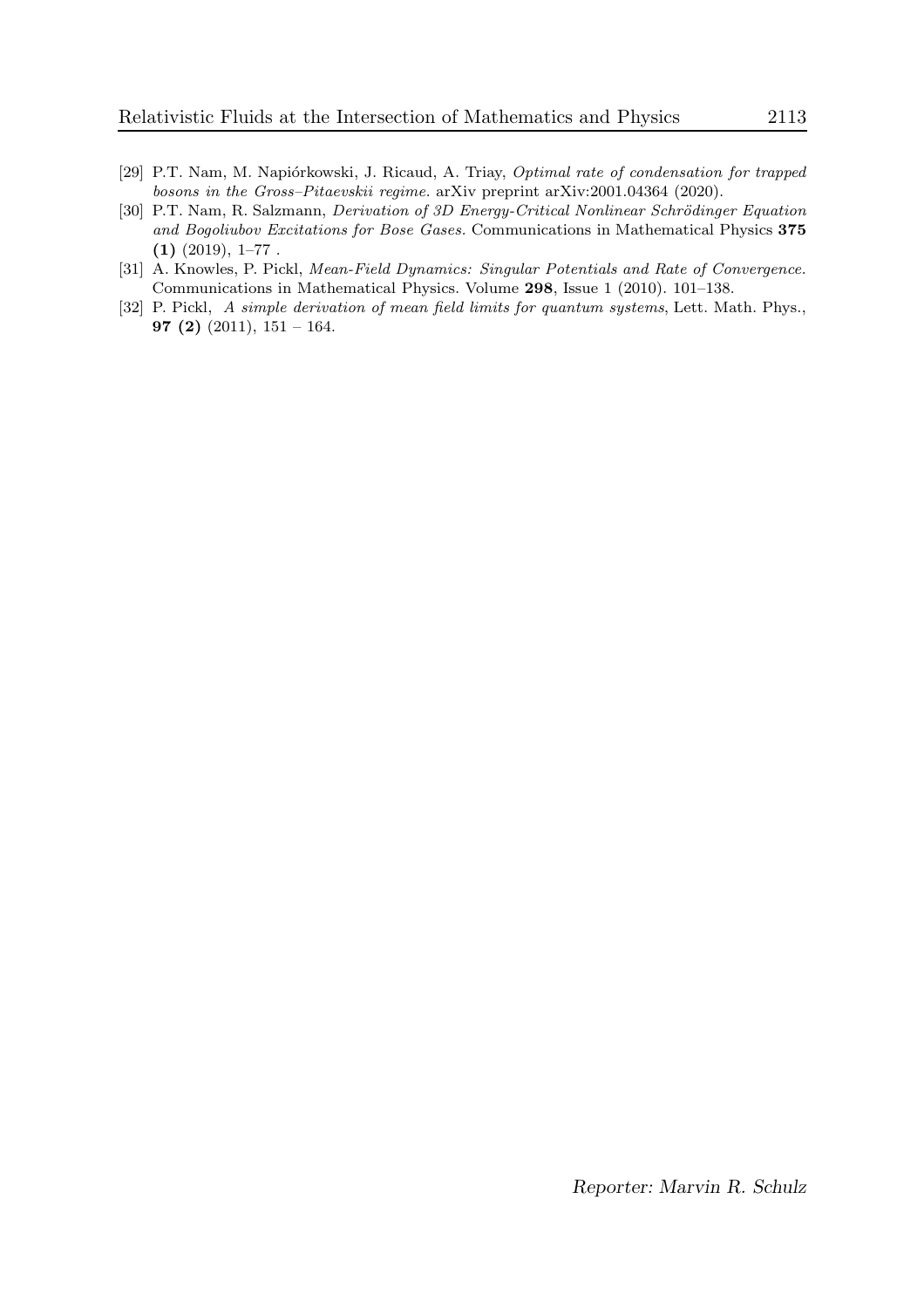# Participants

### Dr. Shabnam Beheshti

School of Mathematical Sciences Queen Mary University of London Mile End Road London E1 4NS UNITED KINGDOM

### Dr. Annegret Burtscher

Dept. of Mathematics Radboud University Nijmegen P.O. Box 9010 6500 GL Nijmegen NETHERLANDS

### Prof. Dr. Marcelo M. Disconzi

Department of Mathematics Vanderbilt University 1326 Stevenson Center Nashville TN 37240-0001 UNITED STATES

### Dr. Matthias Hanauske

Institut für Theoretische Physik Arbeitsgruppe Relativistische Astrophysik Max-von-Laue-Str. 1 60438 Frankfurt am Main GERMANY

## Dr. Vu Hoang

Department of Mathematics The University of Texas at San Antonio One UTSA Circle San Antonio TX 78249-0664 UNITED STATES

### Michael Hott

Department of Mathematics The University of Texas at Austin 2515 Speedway, RLM 8.100 Austin TX 78712-1082 UNITED STATES

### Dr. Jeremie Joudioux

MPI für Gravitationsphysik Albert-Einstein-Institut Am Mühlenberg 1 14476 Golm GERMANY

### Prof. Dr. Michael Kiessling

Department of Mathematics Rutgers, The State University of New Jersey 110 Frelinghuysen Rd. (Hill Center) Piscataway NJ 08854-8019 UNITED STATES

### Prof. Dr. Jorge Noronha

Department of Physics The University of Illinois at Urbana-Champaign 1110 W Green St. Urbana IL 61801-9013 UNITED STATES

### Dr. Jacquelyn Noronha-Hostler

Department of Physics The University of Illinois at Urbana-Champaign 1110 W Green St. Urbana IL 61801-9013 UNITED STATES

### Prof. Dr. Todd Oliynyk

School of Mathematical Sciences Monash University Clayton Victoria 3800 AUSTRALIA